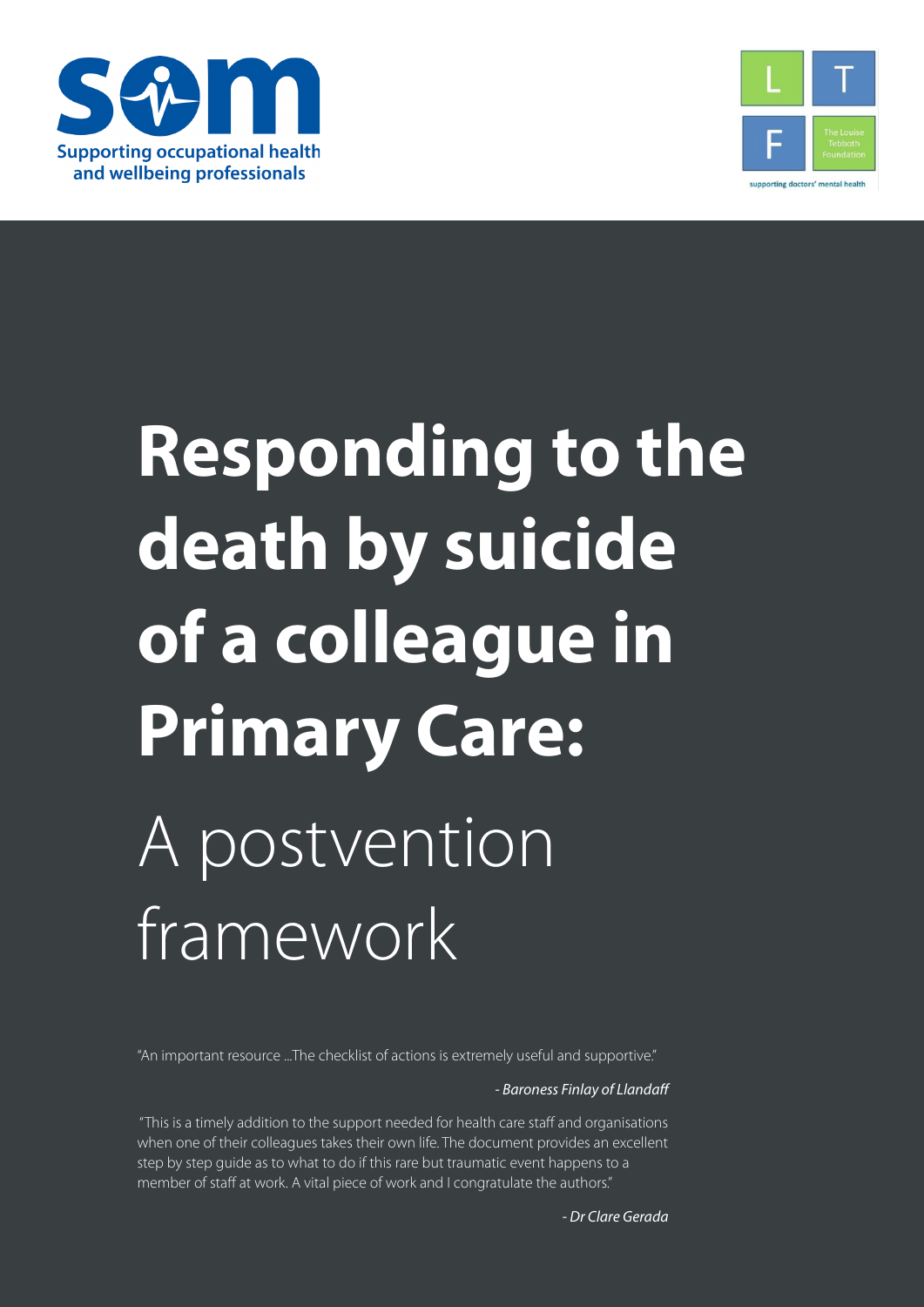



| Introduction                     | $\overline{3}$ |
|----------------------------------|----------------|
| The first day                    | 5              |
| The first week                   | 8              |
| The first month                  | 12             |
| Longer term effects              | 16             |
| Conclusion                       | 17             |
| Recommendations, References      | 18             |
| Quick-reference table of actions | 19             |
| Resources                        | 20             |

#### **AUTHORS**

| Dr Gail Kinman CPsychol FBPsS FAcSS FHEA             | Dr Rebecca Torry MB BChir MMedEd FRCGP |
|------------------------------------------------------|----------------------------------------|
| Visiting Professor of Occupational Health Psychology | Trustee, Louise Tebboth Foundation     |
| Department of Organizational Psychology              | GP Nexus Health Group                  |
| Birkbeck University of London                        | London SE1 6JP                         |
| WC1E 7JL                                             |                                        |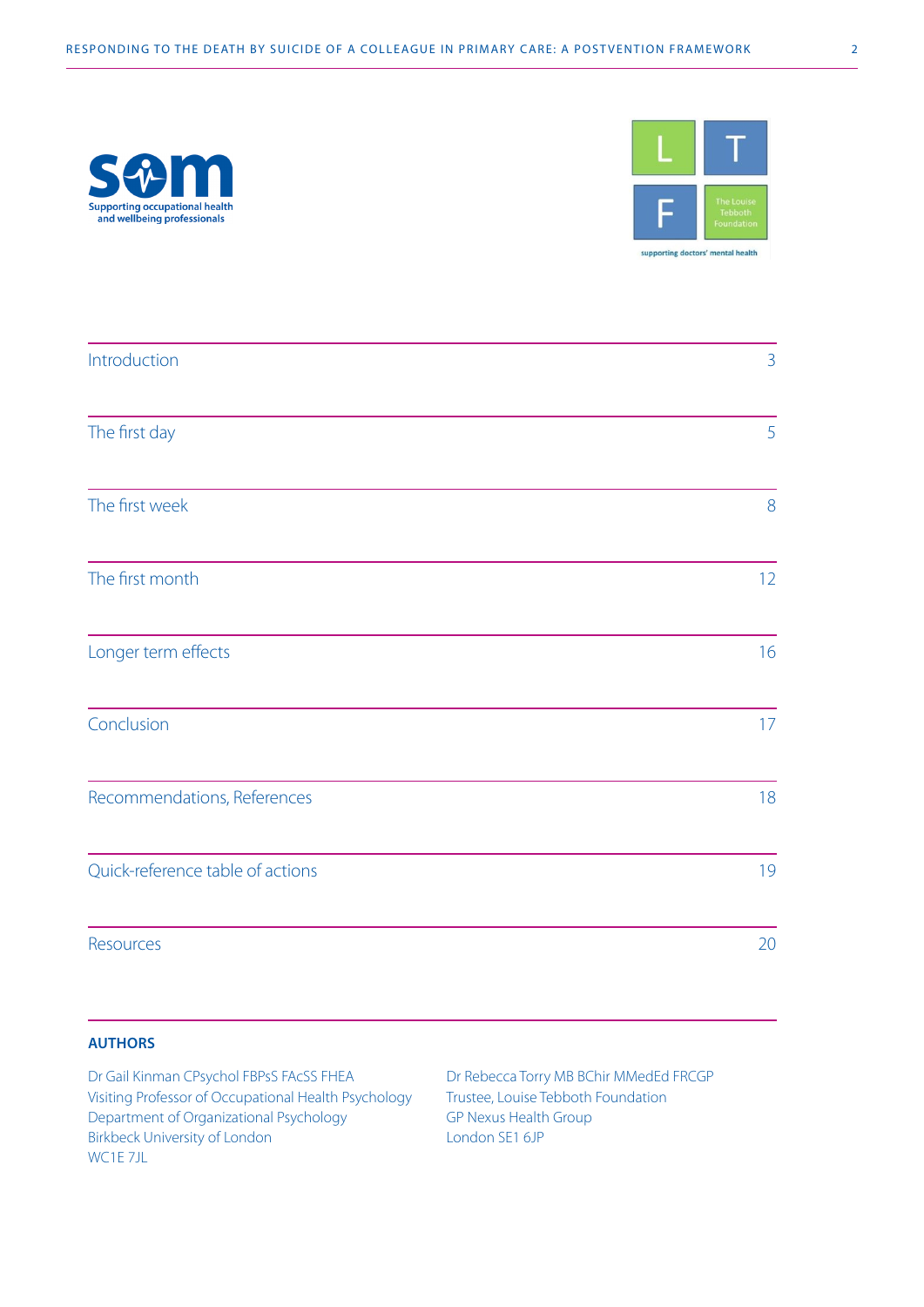## INTRODUCTION

The sudden death of any work colleague can be shocking, distressing and destabilizing. When the death is unexpected and deliberate, as with a death by suicide, emotional reactions can be extreme, and can have a major impact on the wellbeing and functioning of staff members. A compassionate and supportive approach is needed to help people recover. The term 'suicide postvention' refers to the actions taken within an organisation to provide support after a death by suicide in an effective and sensitive way. The general goals of postvention are shown in Box 1 below, but flexibility is needed to accommodate different circumstances. Some useful guidance on suicide postvention is available but it tends to be targeted at larger organisations that have dedicated human resources and other employee support functions<sup>1</sup>. While postvention guidelines are available to support groups of healthcare practitioners (such as doctors in training and anaesthetists), they typically focus on raising suicide awareness and highlight opportunities for intervention<sup>2,3</sup>. There is little information to support primary healthcare organisations in coping with the aftermath of the death by suicide of a colleague.

The death by suicide of a colleague may be particularly challenging in general practices and other primary care settings. These organisations are generally staffed by small stable teams and employees will often have cultivated close working relationships or personal friendships. Even if a practice is part of a larger group, a relatively small team will typically be responsible for the day-to-day delivery of care. Moreover, patients may have forged a personal connection with the colleague who has died, whether they are a clinician or any other team member. Administrative staff are also key members of the practice team, although they may be less well known to patients. Whatever the professional role of the person who has died, primary care practices (particularly those who lead the practice) will find it challenging to cope with the aftermath of a death, as staff will not only need time and space to process what might be intense emotional reactions and provide mutual support, but also be required to meet the continuing needs of patients and address their distress. It should be acknowledged, therefore, that the death by suicide of a colleague is likely to cause considerable disruption to the organisation that can last for some time and the investment of time and resources will be needed.

## **1**

#### **THE GOALS OF SUICIDE POSTVENTION**

First used in 1981<sup>4</sup>, 'suicide postvention' refers to the provision of crisis intervention, support and assistance for those affected by a death by suicide. Its aims are:

- To provide appropriate information about the death of a colleague and avoid misinformation or rumours.
- To offer support to employees who are bereaved by suicide and help them deal with grief and any difficult emotions and trauma they may experience.
- To address the stigma that is associated with a death by suicide.
- To stabilise the environment, restore some semblance of order and routine and support employees to return to a state of normality.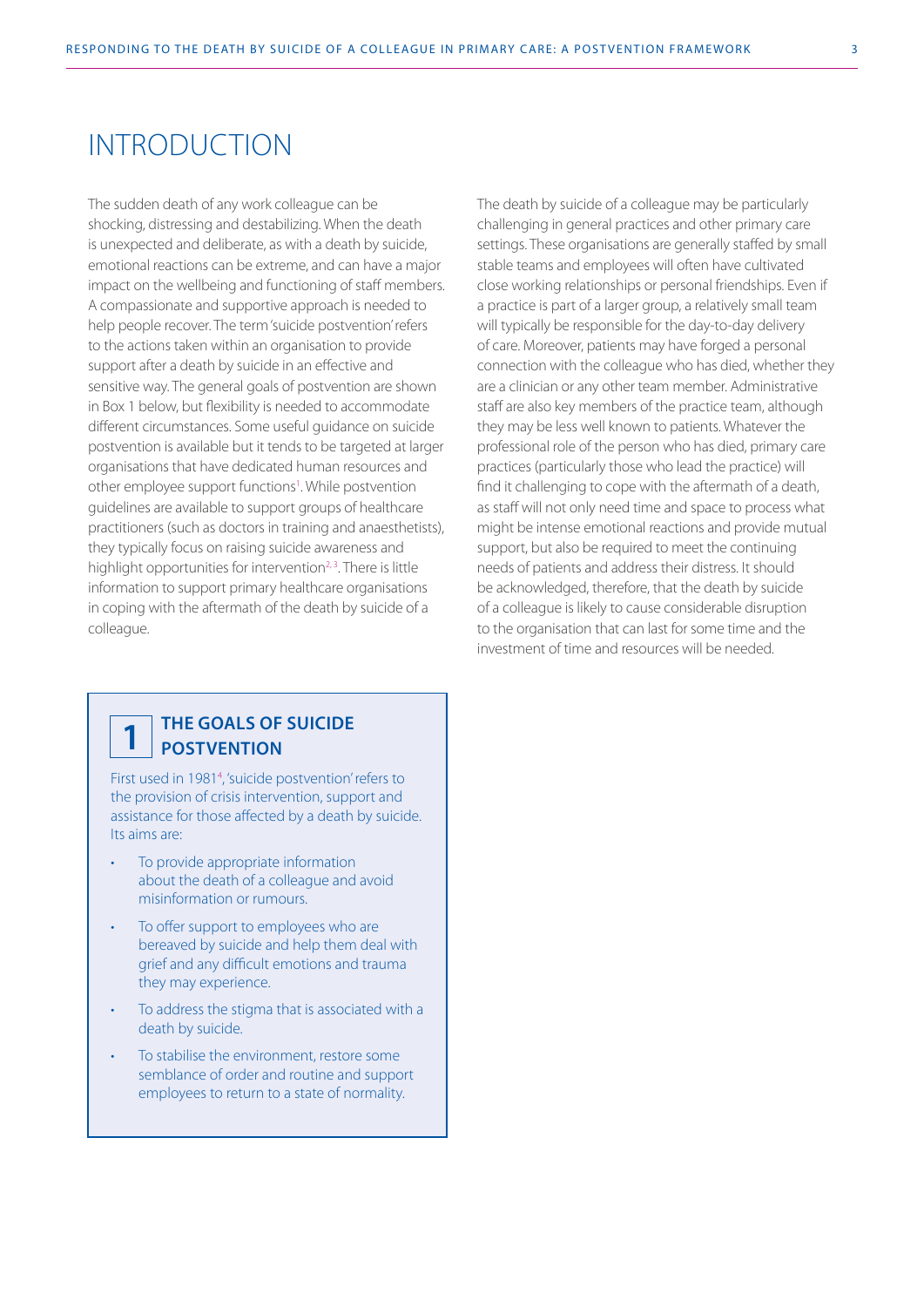People will respond to the death of a colleague in different ways, but postvention guidelines can help people and organisations recover by enabling timely and appropriate support to be put in place. There is little evidence in the literature to inform suicide postvention frameworks. To determine what might be helpful, we have examined the views and experiences of people who have experienced the death by suicide of a co-worker. These guidelines draw on information gained from in-depth interviews with such people, with contributions from other stakeholders, to highlight the challenges that can arise in primary care organisations after the death by suicide of a colleague and the support and actions that are needed at different stages. The issues explored in the interviews are shown in Box 2.

#### **ISSUES EXPLORED IN THE INTERVIEWS**

**2**

- The circumstances surrounding the death and breaking the news to staff.
- How staff were affected by their colleague's death immediately and over the longer-term.
- Breaking the news of the death to patients.
- Liaising with the family and the funeral arrangements.
- The support that was provided to staff members and by whom.
- The type of support that was most relevant and useful at different stages after the death.
- How support might be improved, particularly from external sources.

The interviews were recorded and analysed by the two researchers independently. A grounded theory approach was used where themes were initially identified and expanded until saturation was reached<sup>5</sup>. The findings indicate that lack of guidance following the death of a colleague by suicide means that primary care practices are required to improvise on what to do next. This can intensify the emotional reactions to the traumatic event and potentially disrupt the service they provide to their patients. While the people we interviewed were generally satisfied with the support they received from colleagues, they highlighted the strong need for primary care organisations to have more input from external bodies to help them cope with the aftermath of such an event – as one interviewee observed: "we needed somebody to put an arm around the practice". It is envisaged that these guidelines will inform the development of a flexible crisis management strategy that can provide the information and support that is needed by primary care practices at different stages to help them to mitigate the impact of the death. The guidelines may also be useful to similar small organisations.

It is useful to approach the response to the death by suicide of a co-worker in three phases: immediate, short term and longer term<sup>6</sup>. These guidelines, therefore, identify the likely effects and the actions and support needed:

- a) on the first day;
- b) in the first week;
- c) during the first month and
- d) over the longer term.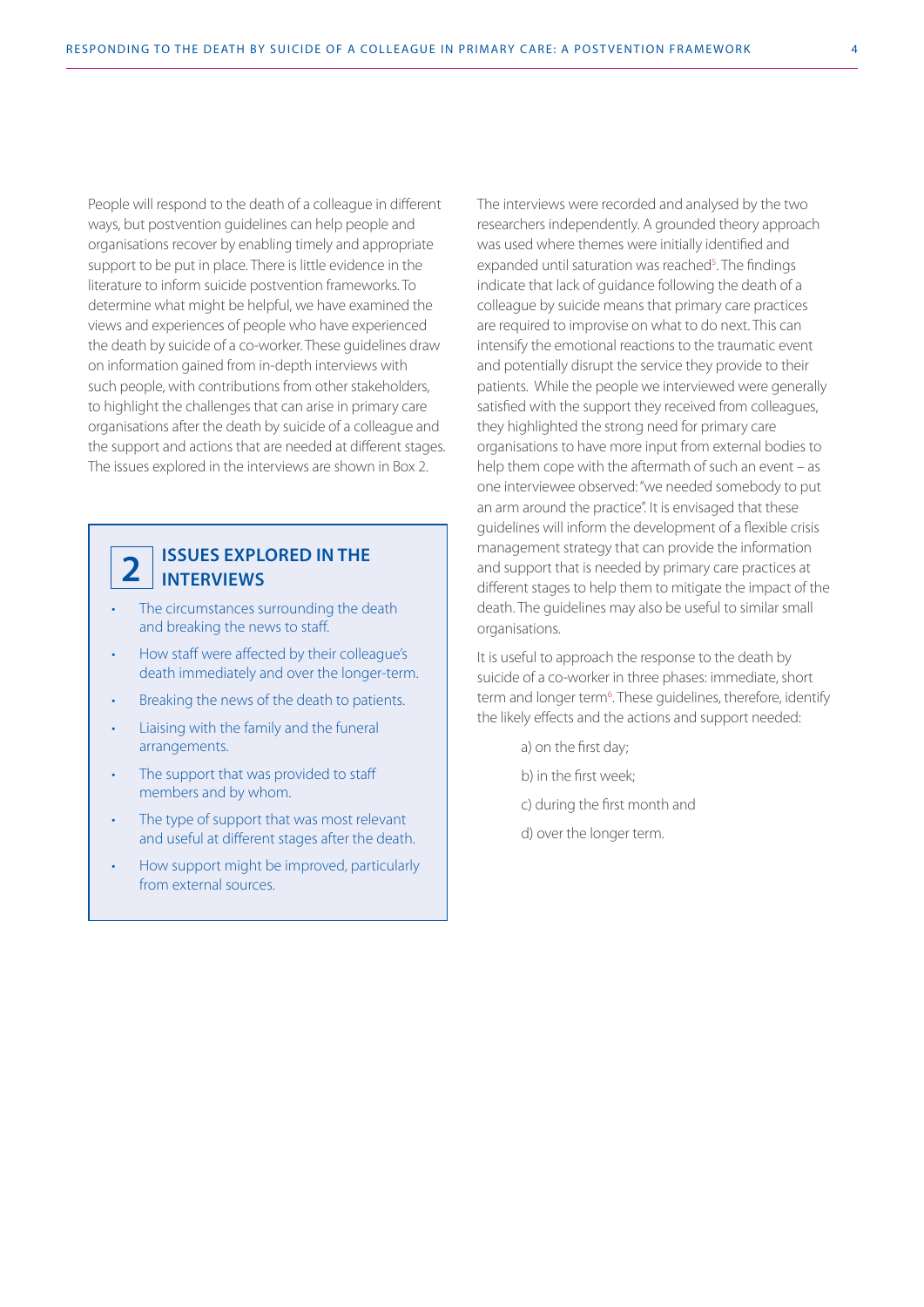## *The first day: disclosure, shock, communication and support*

#### *1. Hearing the news*

The team can learn of the suicide of a colleague in many ways. They may hear the news during the working day, or when the surgery is closed. There may be a phone call from a family member or a friend, or the information may be obtained from a posting on social media, or a report in a newspaper. The most immediate need is to acknowledge that the death by suicide of a colleague is likely to have an impact on the psychological wellbeing of people within the organisation and their ability to function. The immediate aftermath is a time of shock, confusion and intense emotion, so the provision of accurate information and making plans for support are crucial.

*"There was absolutely no pre-warning at all, at least not that I was aware of, or her colleagues were aware of. It was very shocking when it happened".*

#### **COMMON FEELINGS AND BEHAVIOURS FOLLOWING THE DEATH OF A COLLEAGUE 3**

- Denial, disbelief and shock
- Profound sadness
- Emotional lability, or emotional outbursts
- Helplessness and loss of control
- Guilt over things left undone or unsaid
- Anger and irritability
- Feeling unprepared for the situation
- Feeling overwhelmed by everyday tasks
- Automatic behaviours, or feelings of dissociation from reality
- Poor concentration, due to intrusive emotional reactions and memories
- Changes in sociability, such as wishing to withdraw from others or an increased need to talk
- An inability to 'switch off' from thinking about their colleague at home during evenings and weekends
- Physical symptoms, such as shortness of breath, nausea, rapid heartbeat, or aches and pains
- Altered eating and sleeping habits
- A strong need to tell other people about the event; to be with people who knew the person who had died; a drive to reach out to the family

#### *2. Breaking the news to staff*

The person who first hears the news is likely to be responsible for informing their colleagues. Someone in the practice, ideally not a person who is intensely emotionally affected by the news, must decide when and how to tell the other members of staff. This will usually be one or more of the practice partners, or the practice manager. Our interviewees indicated that it is best to break the news as quickly as possible, before rumours and misinformation start circulating. That a death has occurred will need to be shared immediately, but decisions about how much information to share and with whom will usually be taken after consulting the family. Family members may not want people to know that it was a death by suicide, or they may not wish the details to be shared outside a few key people. There might also be some uncertainty about the cause of death and suicide may not be formally established for some time. Where there is any doubt, care should be taken not to pre-empt formal confirmation. It may be necessary to tell staff that the family do not wish to discuss the cause of death. There may also be media interest. If the practice wishes to release a statement or photograph, this will also need to be discussed and agreed with the family.

*"We sat in silence for over half an hour, then took out pen and paper and began to work out what to do about breaking the news".*

*"We made the pragmatic decision that all our staff would be told explicitly that this was a death by suicide, but we would not share this information with patients, especially as we were not clear about the wishes of the family."*

It may be possible to gather the staff together at the end of the surgery to break the news but making some people aware of the circumstances before a larger meeting would be helpful. If possible, there should be no external interruptions when breaking the news. The news should also be communicated to staff who are not at work that day to prepare them before they are next on duty. If the news is broken at the weekend, it may be necessary to telephone staff at home. In larger practices, a small team might be able to divide the phone calls between them to avoid overloading a single person.

*"The partners divided the team between us. Some of the team leaders also did some news breaking. By the end of the weekend all our staff knew the sad news."*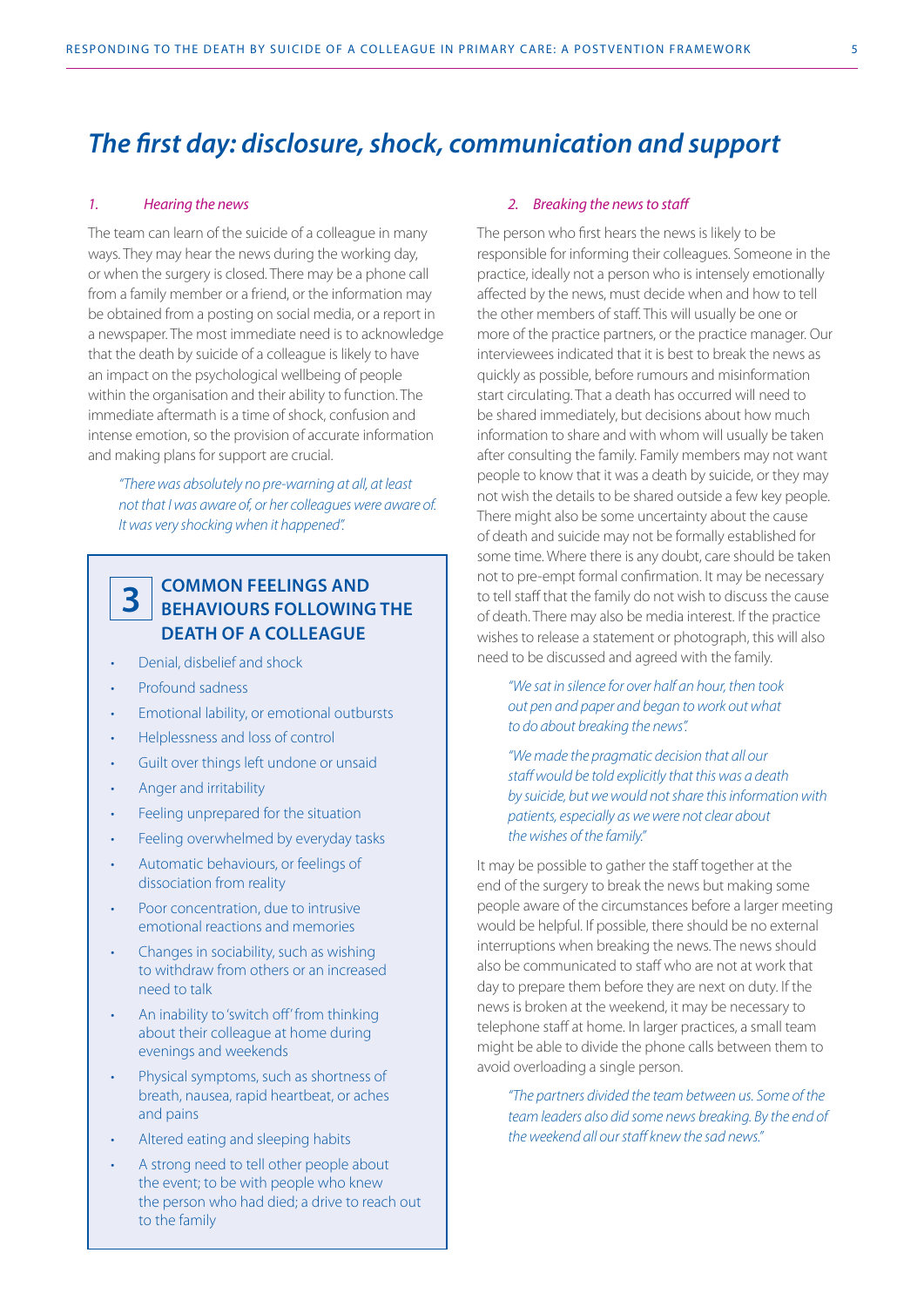## *The first day: disclosure, shock, communication and support*

#### *3. Managing the distress of staff members*

Supporting the people affected is one of the priorities in the immediate aftermath of a colleague's death by suicide. Grief reactions are influenced by several factors such as an individual's previous life experiences (especially prior experience of death by suicide), their coping skills, their cultural beliefs about death, as well as their personal relationship with the colleague who has died and the circumstances of their death. Although people will react to the death in different ways, it should be recognised that in a small practice every team member is likely to be emotionally destabilised<sup>7</sup>. Box 3 (previous page) highlights some common feelings and behaviours experienced after the death of a colleague. Some are likely to occur soon after the event, whereas others may be experienced later. In addition to the shock, disbelief and sadness that follows the news of any sudden death, members of the team (especially those who knew the person well) might also feel guilty about not spotting signs of distress and taking action. Opportunities to talk over what has happened and vent feelings of sadness or guilt with a trusted person who can listen without judgement can assist with the recovery process.

*"People had a profound shock and to carry on doing the day job was rather hard – but the day job didn't go away".* 

*"We needed to be allowed to lay down our tools, at least for 24 hours, but we were told we had to keep going".* 

*"There was much space for discussion in the back offices during this time between members of the team. Mainly sharing knowledge, sharing a sense of shock and numbness."*

Staff, especially clinical staff, may experience dissonance between the role of being a doctor (or other healthcare professional) who is responsible for the wellbeing of others and the need to respond to the death as a human being, and a colleague and friend of the person who has died.

*"Essentially it was something I had to get through. We aren't expected to show that these things affect us badly. It is called 'behaving professionally'. It did affect me, but I didn't really have an outlet to discuss it. People just expected me to carry on."* 

*"I was absolutely blown away, but we had to support others."*

During the first day and the next week or so, it is important to be mindful of any member of staff who might be too distressed to continue to work safely as the practice has a duty of care to patients. Risk may be hard to establish, as people who are experiencing emotional shock might appear to carry on as normal (even to those who know them well) but can be profoundly distressed. The cognitive deficits associated with extreme shock and grief, such as concentration and memory problems, means that performance at work can be compromised.

The emotional effort required when people try to behave 'professionally' after experiencing trauma can be exhausting and compound grief reactions. Moreover, healthcare professionals frequently struggle to be selfcompassionate and often find it easier to comfort others than attend to their own emotional needs. Staff members may, therefore, need to be given 'permission' to take care of themselves; they may be unable to recognise that they need time off to process the news or to have some time away from patient-facing work, and may need to be told kindly and firmly that cover will be found. At this stage, it might be useful to consider what types of workplace concessions could be made available in the first few days and weeks for staff members who are struggling. Cover may need to be found at short notice, so it would be helpful to have people on standby if possible.

*"I could see when I was getting dangerous. I could see that I was not concentrating."*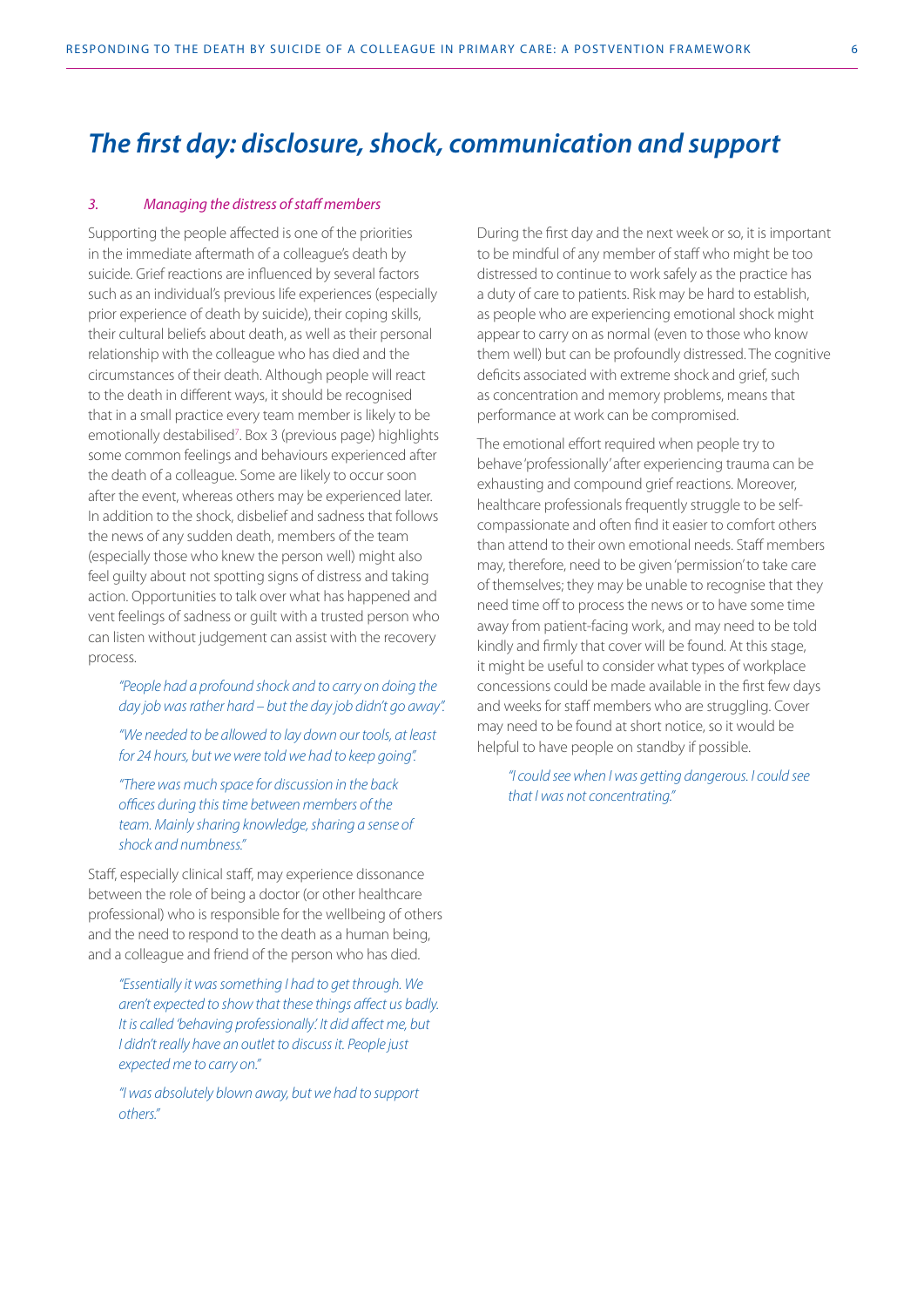## *The first day: disclosure, shock, communication and support*

#### *4. Maintaining 'business as usual'*

It is both a strength and a weakness of the general practice setting that people in leadership roles have considerable authority and flexibility. They do not have to consult others when making decisions but carry a heavy responsibility for ensuring the decisions are the 'right' ones. Leaders play a key role in the immediate response to a colleague's death, but the demands they face can be extreme; they might feel the impact of the death as profoundly as others, if not more so, yet be obliged to provide support to others and keep the practice going. There might be concerns about maintaining continuity of service that may continue until the situation has stabilised and any cover required has been put in place. The people we interviewed emphasised the importance of having people available who can take appropriate action without being asked in order to share the load.

*"The trouble was that business had to go on as usual as the patients weren't going to go anywhere. We found ways of managing it though – one of the more senior managers took over the front door. We closed for an hour or so immediately after and then reopened."*

#### *"The keeping going was really hard. We struggled on and struggled on. We needed to stop."*

Ideally managers should meet their own emotional needs before attempting to care for colleagues, but this can be very challenging. In traumatic situations, people often want someone to 'take charge' as they feel helpless and overwhelmed; they typically look to leaders to set the tone in responding to such events. Although leaders can be powerful role models for 'healthy' grieving by openly acknowledging their feelings about the loss of a colleague and providing advice on effective coping strategies, this can be an additional burden for them to carry. Worrying about the psychological effects of the death on team members and feeling responsible for their wellbeing can be stressful; it was of major concern that the people we interviewed often struggled to get support from their professional networks although when available this could be helpful.

#### *"It was a case of trying to be normal and keep the show on the road. I didn't have anybody to talk to about it."*

*"It was very surreal – I had to deal with all of this, and I just acted on instinct. There was no help or guidance given to me. Suddenly I was in charge of everybody else's feelings and just expected to carry on as normal."*

*"One of the local GPs, said 'I'm coming to see you' and they were very helpful. I had a couple of sessions with them of my own, really just to talk and then I felt I was OK."*

#### **THE FIRST DAY: KEY ACTIONS Q**

- Arranging a coordinated discussion on the information that should be provided to staff; liaising with the family if appropriate.
- Breaking the news to all members of staff in a quiet environment and ensuring that people not on duty are also aware.
- Dealing with the distress of staff members.
- Ensuring there is time and space to debrief and for staff to support each other.
- Identifying any member of staff who is too distressed to continue working and encouraging them to take time out if required. This may require probing questions and/or asking other staff members for their opinions on the wellbeing of colleagues.
- Assessing the staffing situation; reallocating work or finding cover if required to ensure service is not disrupted.
- Identifying the concessions that could be made available in the first few days and weeks if staff members are struggling.
- Identifying potential sources of support for the future.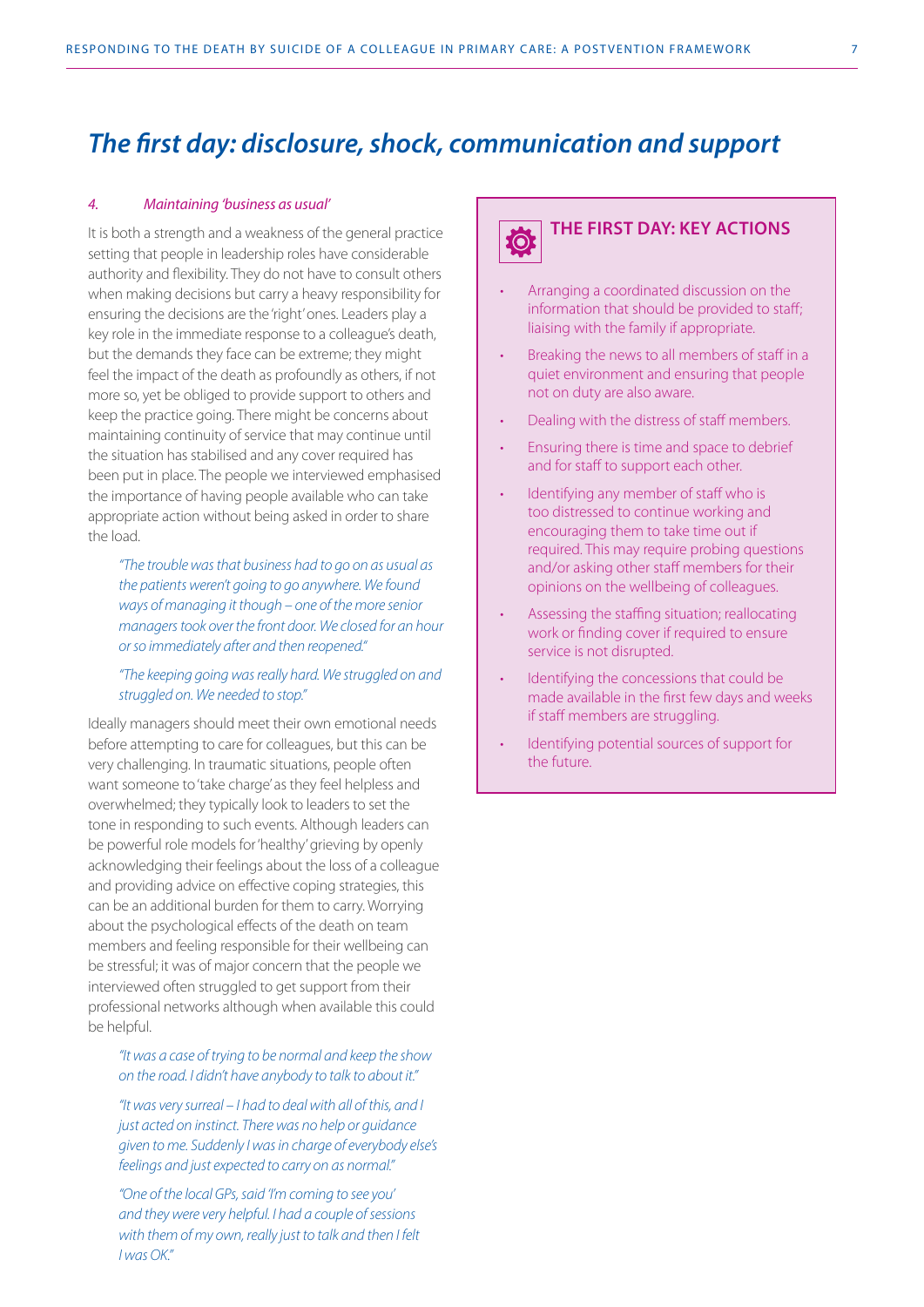#### *1. Informing external bodies*

Several external bodies will need to be informed, depending in part on the role of the person who has died. These may include the Medical Director and cluster lead of the CCG, the Local Medical Committee, the chair of the Primary Care Network and, for a doctor, the Responsible Officer. Our interviews highlighted the difficulties that practice leaders experience when determining who to inform of the death and how to contact them.

*"The other thing that I found really hard, was that I didn't know who to tell. I didn't know the procedures. The CCG were absolutely useless. Maybe they didn't know. Nobody knows these things."*

#### *2. Breaking the news to patients*

After colleagues have been informed, patients will need to be told. This should be done in the same way as any other death of a staff member, but the situation will be more sensitive and potentially ambiguous. As mentioned in the previous section, it may not be certain that the death was by suicide and whether the family wishes the 'true' cause of death to be communicated widely may be unknown.

When communicating with patients, it may be appropriate not to be specific about the cause of death, but to refer to the staff member 'dying suddenly' or, if they have been on sick leave, 'following a short illness'. Patients might ask staff members about the cause but can reasonably be informed that this is not yet known. The exception would be if the cause of death was very public, and the circumstances had already been posted on social media or reached the local or even national press.

As the reception team will bear the brunt of patient's responses, they need to be involved in discussions about when and how the news should be communicated to patients and other stakeholders. If the death is not already in the public domain, it may be advisable to wait for 24 or 48 hours to allow staff some time to process the news. It is important that the information provided by different members of staff is consistent to avoid confusion and further queries. The practice may know of patients who have a particularly close relationship with the colleague who has died. Some may be emotionally unstable and been receiving support from them. It may be helpful if somebody from the practice could break the news to such people personally and offer support if required, rather than wait for them to find out indirectly or via rumours.

*"One of the partners arrived early and met with all the reception staff working that morning. There were expressions of sadness. Some people wept. It was agreed that the news would not be broken to patients until the following day, to allow staff time to begin to come to terms with the loss and their distress."* 

*"After discussion, we came up with a form of words which was basically "she has been terribly ill, and she died". This helped the staff to pass the news on and they didn't need to go into detail and tell patients and others that she died by suicide."*

*"We made the pragmatic decision that all our staff would be told explicitly that this was a death by suicide, but we would not share this information with patients, especially as we were not clear about the wishes of the family."*

 *"Our manager partner telephoned a few of the patients who we knew had a strong relationship with our colleague. This was very helpful."* 

#### *3. Providing a memorial*

At this stage, it can be comforting for staff and patients to prepare posters and place flowers in reception. A poster could include a photograph of the colleague, provide her date of death and highlight the contribution the person had made to the practice. Practices could also provide a memorial book in reception and online for patients to write their tributes. This book can be a tremendous source of comfort for staff and eventually may be given to the family. If a book is placed in reception, creating a separate queue to write in the book has the added value of enabling patients to talk to each other about the death, while allowing others to reach the reception desk. Practices may also wish to communicate the loss of a valued member of staff on their website.

*"We made a poster and got a condolence book for both premises. One of the team put flowers in our colleagues' room, and this custom continued for many weeks."*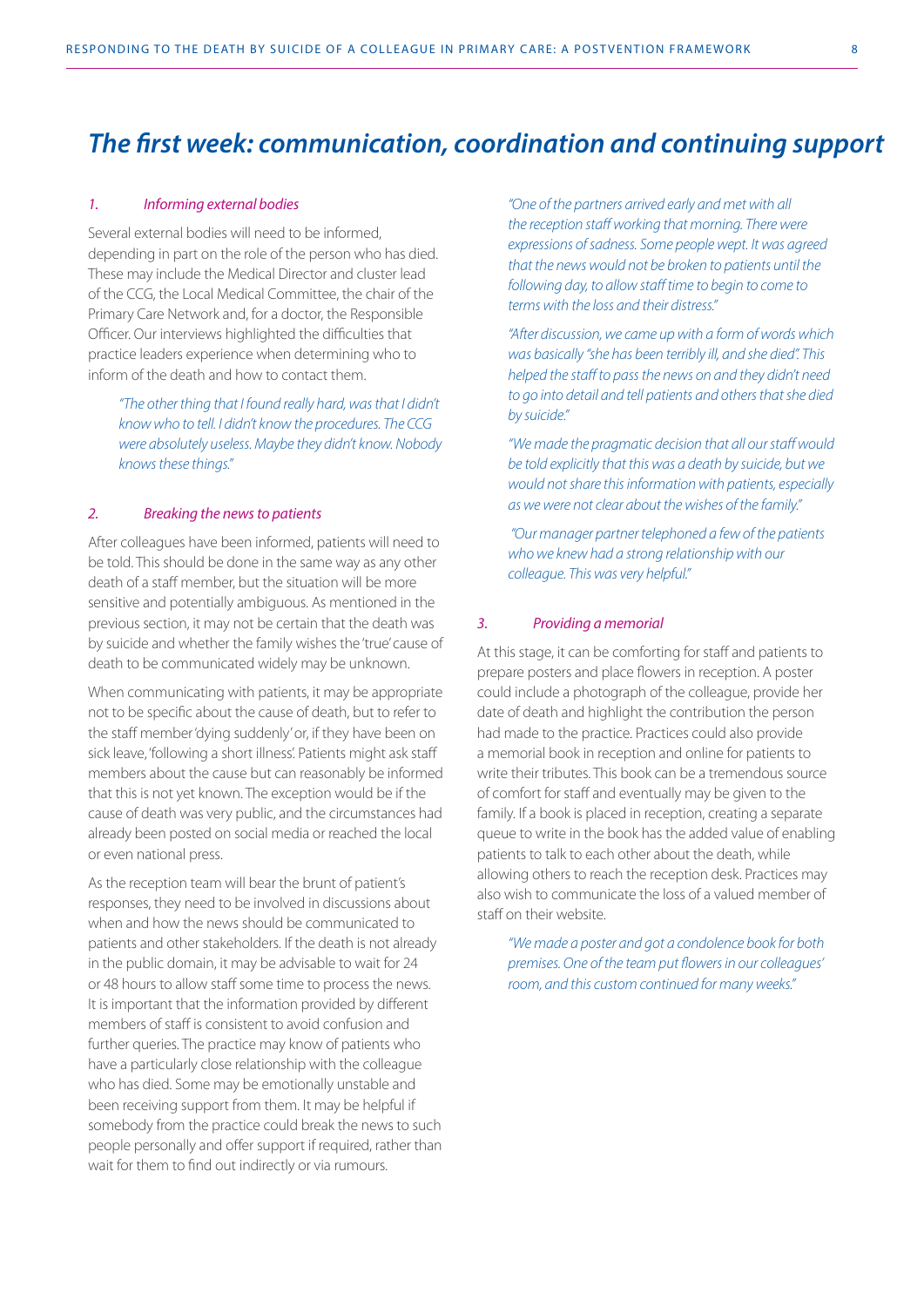#### *4. Dealing with the continuing distress of staff members*

Patients are likely to be understanding if staff become upset when discussing the death of a close colleague. Nonetheless, everyone in the practice should be ready to support someone who becomes emotionally overwhelmed. It should be emphasised that stepping away from the reception desk or out of the office for a period is entirely understandable and acceptable. Arranging additional front desk cover for such situations in the first week or two might therefore be helpful. Staff should also be vigilant for colleagues who attempt to 'carry on as usual' without seemingly processing the news; they are also at risk and may benefit from a gentle conversation to help them connect with their feelings in a safe and healthy way. Colleagues who work together could be encouraged to watch out for each other and provide mutual support.

*"There was an accommodation that happened in that first week, that life has to go on, that work has to go on. And the way we got through it was by supporting each other.* 

*"Knowing the support was there was very helpful and reassuring."* 

#### *"We had a functional team and we did a good job of supporting each other."*

It can be challenging for individual clinicians who are themselves bereaved to be required to deal one to one with a patient's distress about the death. Planning responses to patients in advance can help, but clinicians need to be able to indicate if they do not feel able to talk about the situation, and to look to colleagues for support if required.

*"There was a discussion, and the use of the phrase 'did you know that our colleague suffered from depression' was useful for some. If asked if she died by suicide, it was confirmed that she did. Most patients who asked responded with silence then calm acknowledgement. There were of course a few emotional outbursts."*

Interviewees reported that some patients can be very supportive of doctors and the practice.

*"She baked some cakes. I'll never forget, they were fairy cakes, and the message she put to me was 'you always look after us, it is now time for us to look after you.'"*

Box 4 provides examples of how leaders can support staff members. This guidance is relevant not only at the early stages following a colleague's death by suicide, but during the weeks and months following.

#### **HOW LEADERS CAN SUPPORT STAFF AFTER THE SUICIDE OF A COLLEAGUE 4**

- Maintain open communication with all colleagues.
- Be sensitive to the needs of individual members of staff; do not make assumptions about people's relationship with the colleague who has died.
- Ensure that staff know who they can talk to (in the workplace and externally) if they feel the need to do so.
- Designate a place where people can go if they need time out and, if necessary, ensure someone can go with them.
- Provide opportunities for staff to meet over coffee or lunch to discuss their feelings and offer mutual support.
- Determine when staff need breaks, time off, or relief staff to cover their work.
- Check in with each staff member regularly and offer help at an early stage if their performance suffers.
- Watch out for signs such as a lack of concentration or outbursts of anger and offer support and help.
- Ensure that a list of organisations who can provide support following suicide or bereavement is available in a prominent area, or on the practice intranet.
- Finally, it is crucial that leaders look after themselves: share the burden with others and receive support.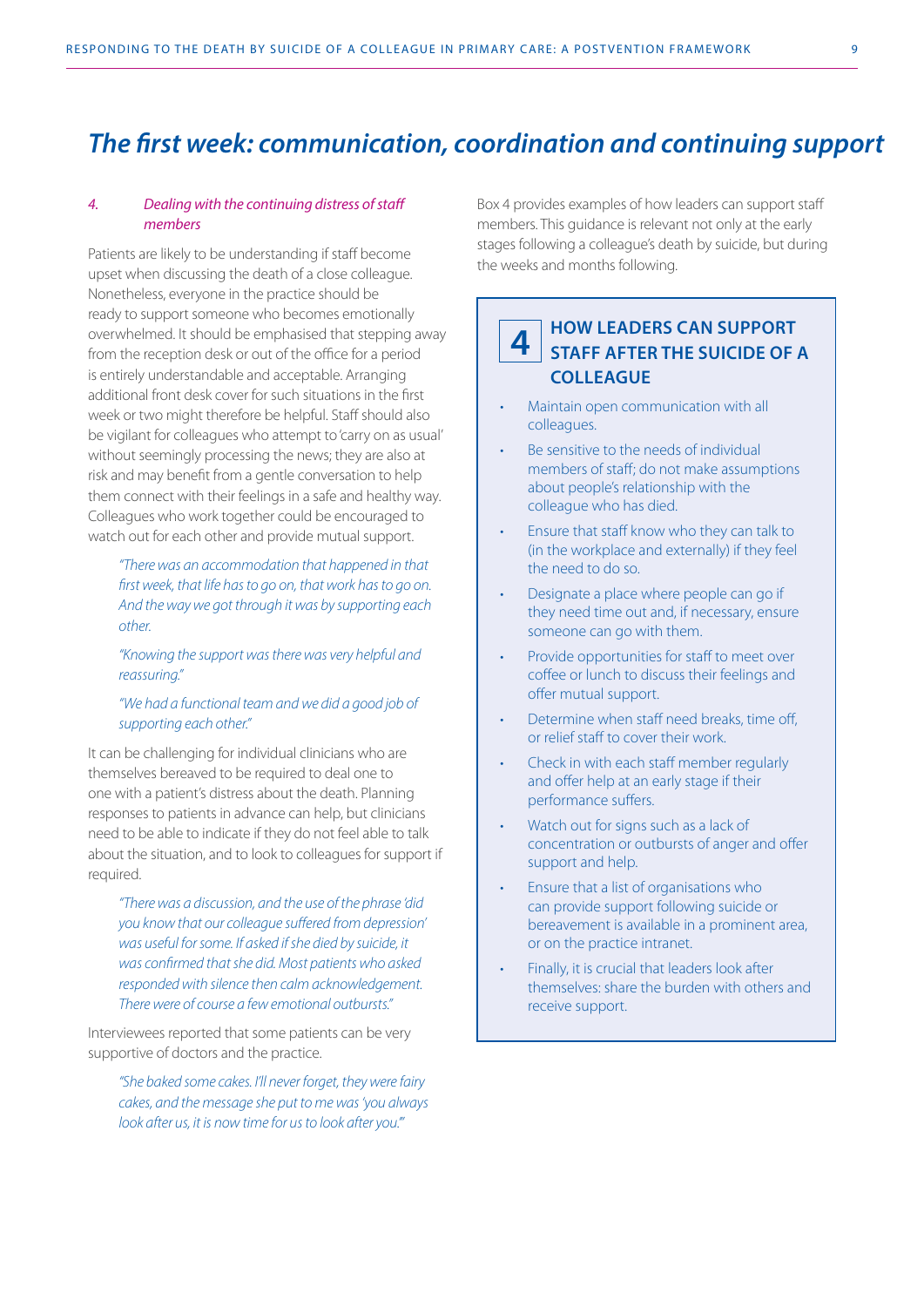#### *5. Providing opportunities for mutual support*

Bereavement following suicide is often prolonged and complicated. Staff, particularly those who were close to the person who died, often feel emotional distress and may also experience physical reactions to grief, such as fatigue, insomnia and nausea. Such symptoms are likely to recede in time, but grief reactions that are handled improperly or ignored can be destructive and disruptive. At this stage, members of staff will continue to need opportunities to give and receive support to help them come to terms with the loss, while ensuring that the day-to-day running of the practice and the impact on patients is contained. It can be particularly helpful for staff to meet informally, perhaps over lunch, to share memories and feelings. It was suggested that spending some time in silence during the working day can help people get some space to process the loss and remember the person who has died in their own way. A more structured approach, where people are invited to share their most important memories in turn, can also be effective<sup>7</sup>. A meeting after the practice is closed may be more appropriate if staff may feel too upset to continue working afterwards.

*"All the staff met at lunchtime. There was space for people who wished to say a little about what the doctor meant to them."*

#### *6. Communicating with the family*

Opening up lines of communication with the family is important to set the boundaries of what can be disclosed to others and to find out about the funeral arrangements. Colleagues might be reluctant to make initial contact with the family, as they do not wish to intrude during such a difficult time. It can be helpful for the team to nominate a key person who will maintain contact with the family over the first few weeks and, hopefully, develop a relationship of mutual trust. The family may choose to be in close contact with the practice and may be very willing to talk to members of the team. Other families may prefer to avoid contact with the workplace. They may hold the practice responsible for their relative's death if, for example, workload pressure was felt to be a contributing factor. As death by suicide can be heavily stigmatised, it is not unusual for a family to be in denial that their relative died this way, or they may not wish it to be known outside a few key people. Such situations need to be handled sensitively to avoid further distressing the family or the staff members.

#### *7. The funeral*

A death by suicide can intensify the emotional reactions to a bereavement, so being able to attend the funeral or a memorial event can be particularly important. It can allow colleagues to offer their condolences and express their grief to family and friends of the person who has died, share memories and start the process of recovery. Some families may welcome all members of staff at the funeral or memorial event, whereas others may prefer that only one or two representatives of the practice attend. A colleague may be asked to speak - it can be positive for people to learn how much their family member was appreciated and valued as a colleague and a friend. The family might also be happy to invite patients to the funeral and may ask the practice to pass on the details. The best way to find out their wishes is to have an open and honest conversation.

#### *"We invited patients to the funeral, because I was absolutely certain that he would have wanted that, and his wife also was very happy with that."*

Although the family may welcome colleagues to the funeral, not everyone may be able to attend. A key consideration is how close the funeral is to the practice. Assuming the funeral is local, and all colleagues are invited, the practice will need to seek the agreement of the Clinical Commissioning Group (CCG) to close for a half-day. In some cases, highlighted in our interviews, the CCG may require the practice to maintain a service to patients so it will be unable to close. This can have repercussions. Our interviews indicated that there can be a high cost for those who 'volunteer' to remain at work and feeling obliged to do so can cause considerable distress and resentment. As practices are permitted to close for a half-day for protected learning, it seems appropriate that they should be able to do so for the funeral of a current member of staff who has died, whatever the reason. There is usually enough notice of the funeral arrangements to allow a half-day closure, without any negative impact on patients.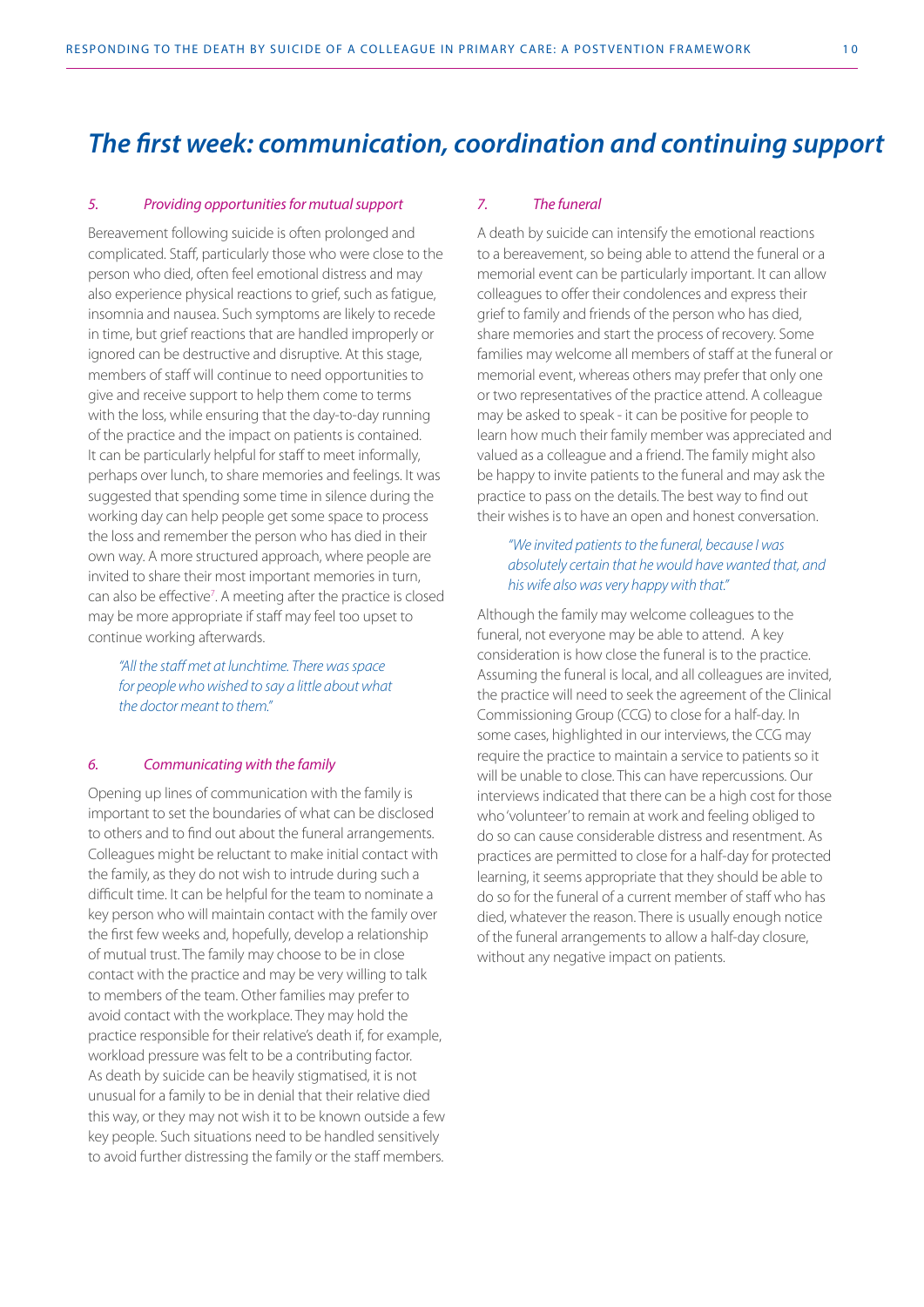*"One thing that helped me was that pretty much every member of staff was able to go to the funeral. We were lucky as it was held in the middle of the day and very local, so we had the luxury of going during lunchtime rather than disappear from surgery."*

*"If the funeral had been during surgery time, most of us wouldn't have gone as you must be available when you are supposed to be there. We would have felt very guilty for not going and been concerned about what people would think. It is an impossible position, as you would always have to let somebody down."* 

*"The CCG allowed us to close for routine appointments that afternoon but required us to maintain a duty doctor and walk in service. One of our medical team, and our two registrars, offered to stay to behind to run the service. New members of the reception team ran the desk, so about 30 of us were able to attend the funeral, which was some 20 miles away. This was important for us and for her family. Most of the partners returned to the practice direct from the funeral to ensure that everything was under control, which it was".*

If it is not possible for all members of the team to attend the funeral, a memorial event could be held at work. This should be done in an inclusive and sensitive manner. Staff might bring in some food or drink for a buffet-style lunch where colleagues can say a few words about their person who has died or offer up a favourite memory. Staff and patients may also wish to contribute to a charitable cause in the name of the colleague who has died, which could be agreed with the family, or as a separate arrangement coordinated by the practice.

#### *8. Dealing with personal belongings*

The workplace will have many subtle reminders of the person who had died. Their name might be on their office door, or their personal belongings may remain on their desk or workspace. If possible, the workstation should be left untouched for a few days. If personal belongings are cleared away too quickly colleagues may feel angry or resentful, but it may not be possible to leave the working space untouched and the desk unused for long. Colleagues may be reluctant to clear away the personal possessions of a colleague who has died, so this job might be best shared, to ensure people are supported during what can be a distressing task. It might also be helpful to offer to deliver the colleague's personal belongings to their family or assist them in their collection.



- Identifying relevant external bodies to inform of the person's death and making contact.
- Involving all relevant staff in deciding how to break the news to patients.
- Breaking the news to patients, dealing with their distress and determining who might need additional support.
- Dealing with the continued distress of staff and identifying anybody who is struggling.
- Ensuring there are continuing opportunities and a physical space for staff to get mutual support.
- Nominating a person to liaise with the family about the funeral arrangements and deciding who should attend.
- Liaising with the CCG if the practice is to close for a half-day for the funeral or, if this is not possible, to provide cover so colleagues can attend.
- Organising a memorial event for all staff, if required.
- Dealing with personal belongings and returning them to the family, if required.
- Placing a memorial in reception: e.g. flowers, a poster and a memorial book for patients to write their tributes. Deciding whether to provide a memorial on the practice website.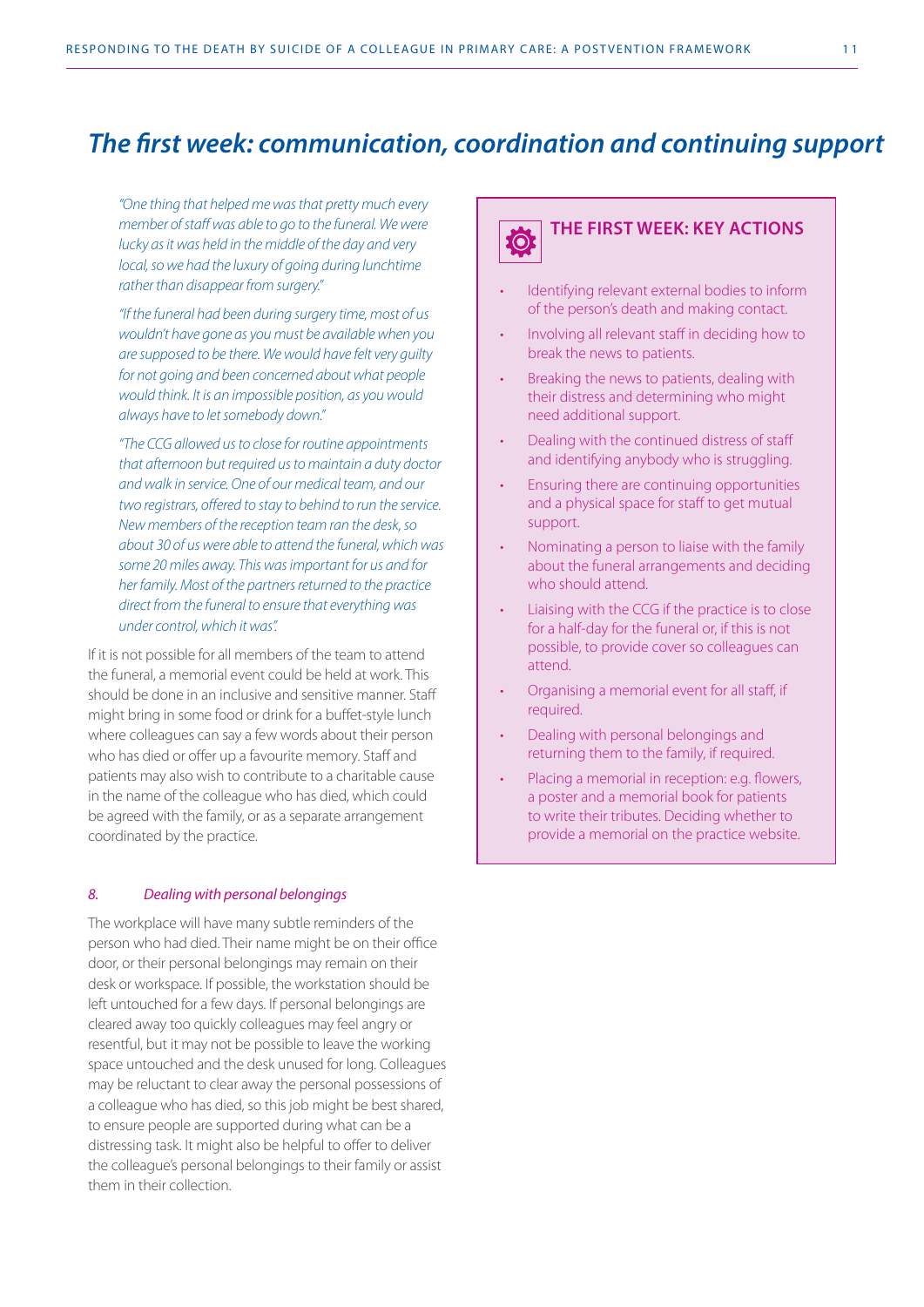#### *1. Dealing with continuing distress and emotional responses in the team*

Team members may continue to be distressed for some time and can also experience complex emotional reactions over the longer term. Staff will continue to need an outlet to express their sadness about the death of a close colleague and their continuing sense of loss. Everyone in the practice should remain alert to the needs of team members and time and space should be available for people to share their feelings if this is required. Staff could also be encouraged to identify and share information on what can nourish and replenish them (e.g. rest, relaxation, exercise, or other diversions). An understanding of the Kubler-Ross Grief Cycle<sup>8</sup> may be helpful and its key principles are shown in Box 5. It is a useful framework to identify people's likely emotional reactions and support needs at different stages following a bereavement or any significant personal loss.

It may become apparent at this stage or earlier, that some members of the team were closer to the person who has died than their colleagues had realised. People might find that the death invokes memories of past bereavements, or other distressing experiences. It is common to feel guilty in the aftermath of a death by suicide; colleagues may regret not noticing their colleague's distress, or wish they had phoned or visited them, or asked how they were feeling. People who work in the 'helping' professions can be particularly prone to feelings of guilt after a suicide, as they may feel they should have spotted the signs. It is natural for people to feel that doing something differently might have helped avoid the death, but excessive self-blame can be damaging. Colleagues might also speculate about why the person took their life – was it a work situation, relationship problems, or a mental health crisis? It is important to realise, however, that the reasons for a death by suicide are complex and multifactorial and often poorly understood even by those who knew the person best.

*"He was thinking 'I should really have done something; I should really have noticed' and we had a long conversation about it".* 

#### **THE KUBLER-ROSS GRIEF CYCLE 5**

This is a useful framework to identify people's likely emotional reactions and support needs at different stages following a bereavement or any significant personal loss. It should be emphasised, however, that the grief process is highly personal so a flexible approach to support and recovery is needed.

The initial reaction to hearing the news is likely to be shock, denial and emotional numbness; at this stage communication is key, particularly the need to reiterate the situation to allow it to 'sink in'. People may subsequently experience anger and depression when they accept that the death has really occurred. As these emotions can be difficult to express, support and reassurance that such feelings are shared and understandable can be particularly helpful. At the stage of bargaining and acceptance, people often feel the need to reach out to others and find meaning as a way of coming to terms with their loss.

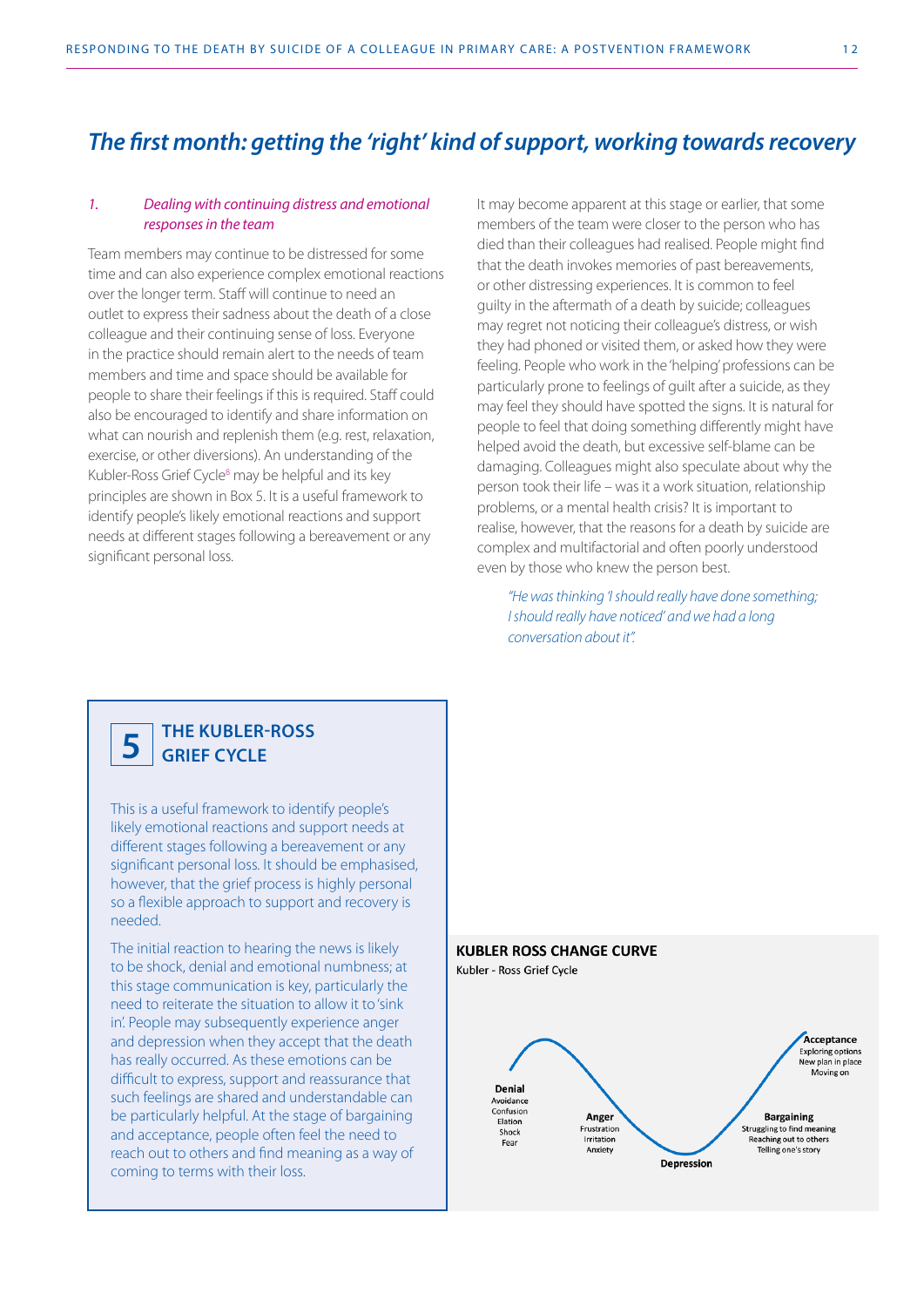As mentioned above, death by suicide can be a potent cause of anger and, while understandable, this can be destructive and disruptive. Staff may become angry with each other and those who hold responsibility in the practice. Partners may become angry with each other, the CCG, or the medical practitioners who were caring for their colleague. Partners or close colleagues may also be blamed for not previously disclosing information about the person who has died, such as long-standing mental health problems or previous self-harm, even if this was disclosed to them confidentially. It would be even more difficult, both for the practice and the family, if the person who has died has been the subject of serious accusations, for example of malpractice or fraud, which may not necessarily be known to both parties.

The wider medical community may express anger about a 'failure' of the practice to support the person who died, especially if they were well known locally. Those involved may find themselves displacing their frustration and anger onto their families or the patients. Although anger is a common emotional response to grief, angry feelings can be difficult to disclose to others. If a death by suicide follows a complaint or an error in patient management, whether real or perceived, it will add to the complexity of the reactions experienced. People expect to feel sadness after the death of a person who is close to them, but anger can cause confusion, anxiety and shame as it may be considered an inappropriate response.

It is important to find a way to express angry feelings in a safe, trusted space, otherwise they can intensify. There are techniques that can help people lessen their feelings of anger after a bereavement, such as writing a letter to the person who has died or releasing angry emotions by exercising<sup>9</sup>.

*"One of our staff who knew her quite well became very angry and uptight. She thought that the situation hadn't been handled properly, people weren't supportive enough. This was a very disruptive influence – it was a pity."*

*"Some of the salaried team and other team members became angry with the partners for 'not being supportive enough' and seeming remote."* 

#### *2. Talking about a death by suicide with patients.*

The point at which it feels right or necessary to indicate that a colleague died by suicide will vary. As discussed earlier, sometimes the need is immediate (for example, if it has been mentioned in social media). It might also become clear that the family wish the cause of death to be known more generally and it may be openly discussed at the funeral. In some circumstances, it may never feel appropriate to discuss the cause of death with patients, but this decision may need to be reconsidered. For example, a rumour that a death was due to cancer or heart disease might result in patients suggesting fund raising activities, which would indicate the need for a change of policy. One approach is for doctors, rather than receptionists, to discuss the cause of death with patients if they are asked. A line such as "it may help you to understand that our colleague suffered from depression" can be effective. Most patients are well able to understand the complexities of life. Moreover, information can be disseminated rapidly in a community; once a few patients become aware of the circumstances, it is surprising how quickly questions about the death fade away. It should be acknowledged, however, that doctors might disagree about how to break the news to patients, and some may feel unhappy about being expected to discuss their colleague's death by suicide. Any discomfort should be discussed openly and honestly between the team to avoid ambiguity and confusion. For example, any discussion of the method of suicide would usually be inappropriate. Some members of the team may find it helpful to be made aware of resources about conversations about suicide<sup>10</sup>.

*"Sometimes we disagreed with each other about what should be done, especially with respect to talking about the cause of death."*

*"We told people she had been ill since September, agreed her death was unexpected, but did not speak of the cause of death. Our reception team coped professionally and effectively, externally at least. If they were visibly upset at times, it did not matter."*

 *"It became clear that the family wanted to be open with everyone about the cause of death, and the tragedy of it. They wanted it to be spoken of and the struggle of depression to be better understood."*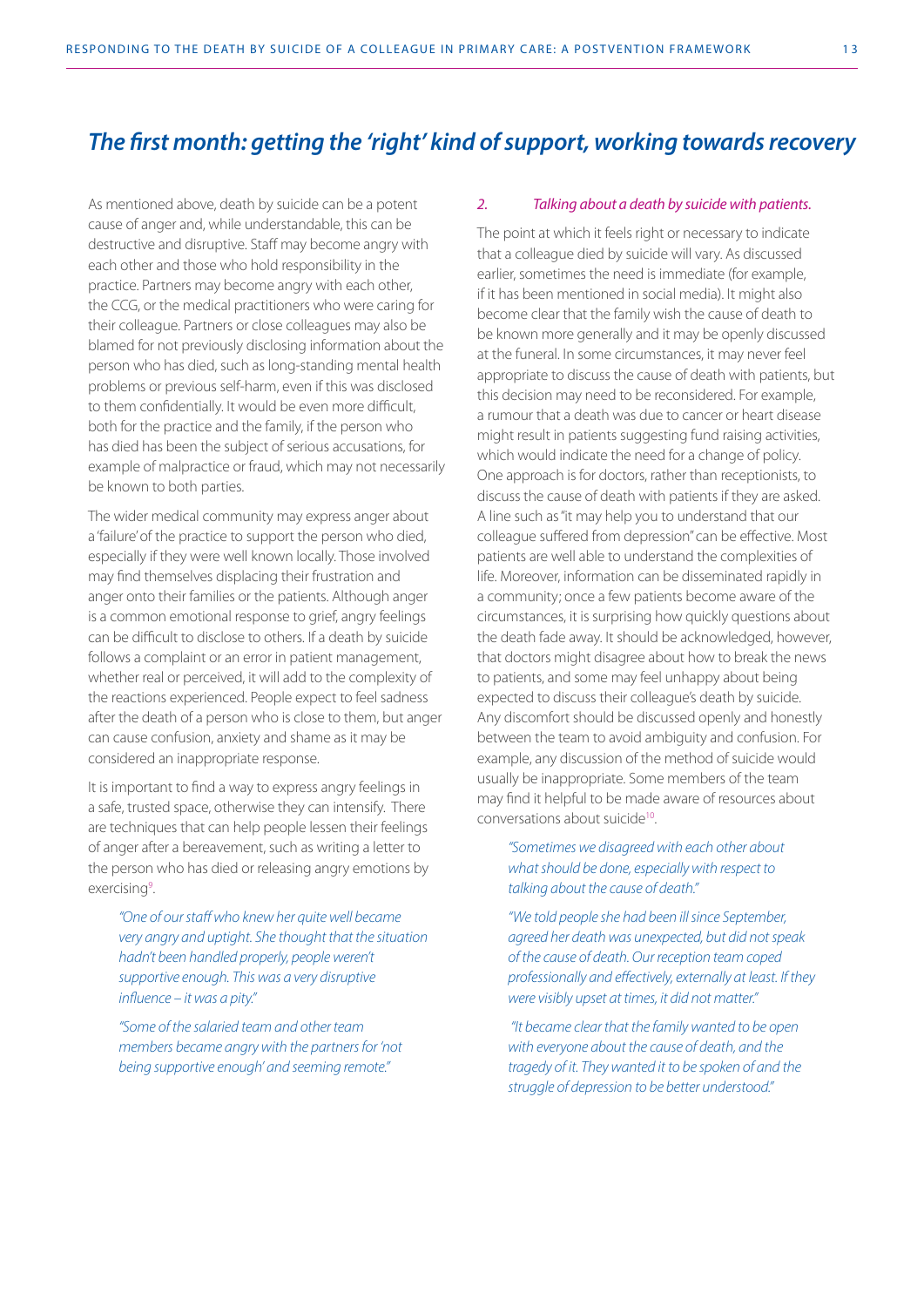#### *3. Practical risks to running the practice*

As with any death in a practice, steps must be taken to maintain the everyday care of patients. The risks and the actions that are needed will, to some extent, depend on the role played by person who had died, and the size of the practice. For larger organisations, ensuring the level of service to patients is maintained may not be insurmountable. Locums may need to be arranged, but partnership and managerial responsibilities can usually be covered by others. It is important, however, to assess the risk of placing additional pressure on staff members during a time that will be unusually emotionally demanding and stressful.

If a single-handed practitioner dies, the CCG takes on the responsibility of running the practice and making decisions about its future. Small practices are at greater risk. If one partner in a two partner practice dies, or if a single-handed doctor loses a manager they depend on, it can be close to impossible to continue to maintain the necessary service. A remaining partner may have little knowledge about managing the financial situation. They may not feel able to take time off when they need to. They may be overwhelmed by anxiety for themselves, their patients, and the staff they employ. The risks of burnout are very high for people in this position, especially for those who lack practical or emotional support.

*"Of course, if you are a single-handed GP, who will do the work? Nobody is doing prescriptions; nobody is doing anything. I had a medical certificate, but I just tore it up as I had to carry on working anyway."*

#### *4. Getting external support*

Teams who have suddenly lost a valued member may struggle to meet their support needs over what can be a protracted period. It is crucial to identify individuals who are experiencing intense or ongoing difficulties and offer additional help. Some of the people we interviewed were showing signs of continuing trauma several years after the suicide of a colleague. People in a leadership role might be particularly vulnerable to long-term adverse effects; they may only be able to support others by dissociating from their own feelings and can find it difficult to find the necessary time and space to grieve themselves. As discussed earlier, relationships within the team may deteriorate in the aftermath of their colleague's death and people may disagree about key issues, such as discussing the cause of death with patients. Fortunately, doctors who are struggling can refer themselves to NHS Practitioner Health (NHS PH)<sup>i</sup> and should be encouraged to do so. This is a free, confidential NHS service for doctors and dentists across England. It can help with issues relating to a mental health concern, including stress or depression or an addiction problem, with a particular focus on issues that might affect work. They can also offer support to a doctor leading the response to a death by suicide in their practice, which may not be well known. The BMA also offers a confidential 24/7 counselling and peer support helpline for all doctors and medical students, as well as their partners and dependentsil.

Someone from the practice may be required to give evidence at a coroner's enquiry, and they may need support in preparing. Our interviewees found that being able to discuss their situation with an external person who had experienced a death by suicide in their practice was very useful, even if this was a while after the event. It is important to ensure that support is not obligatory or intrusive. Some individuals or teams will cope well without external input. No one should be considered 'unfeeling' or 'uncaring' if they are managing well and do not feel themselves to be significantly affected.

*"In terms of support, the right person is needed at the right time in the right place. They need to recognise that people's reactions are different so different input is needed."*

i. <https://www.practitionerhealth.nhs.uk/>

ii.<https://www.bma.org.uk/advice-and-support/your-wellbeing>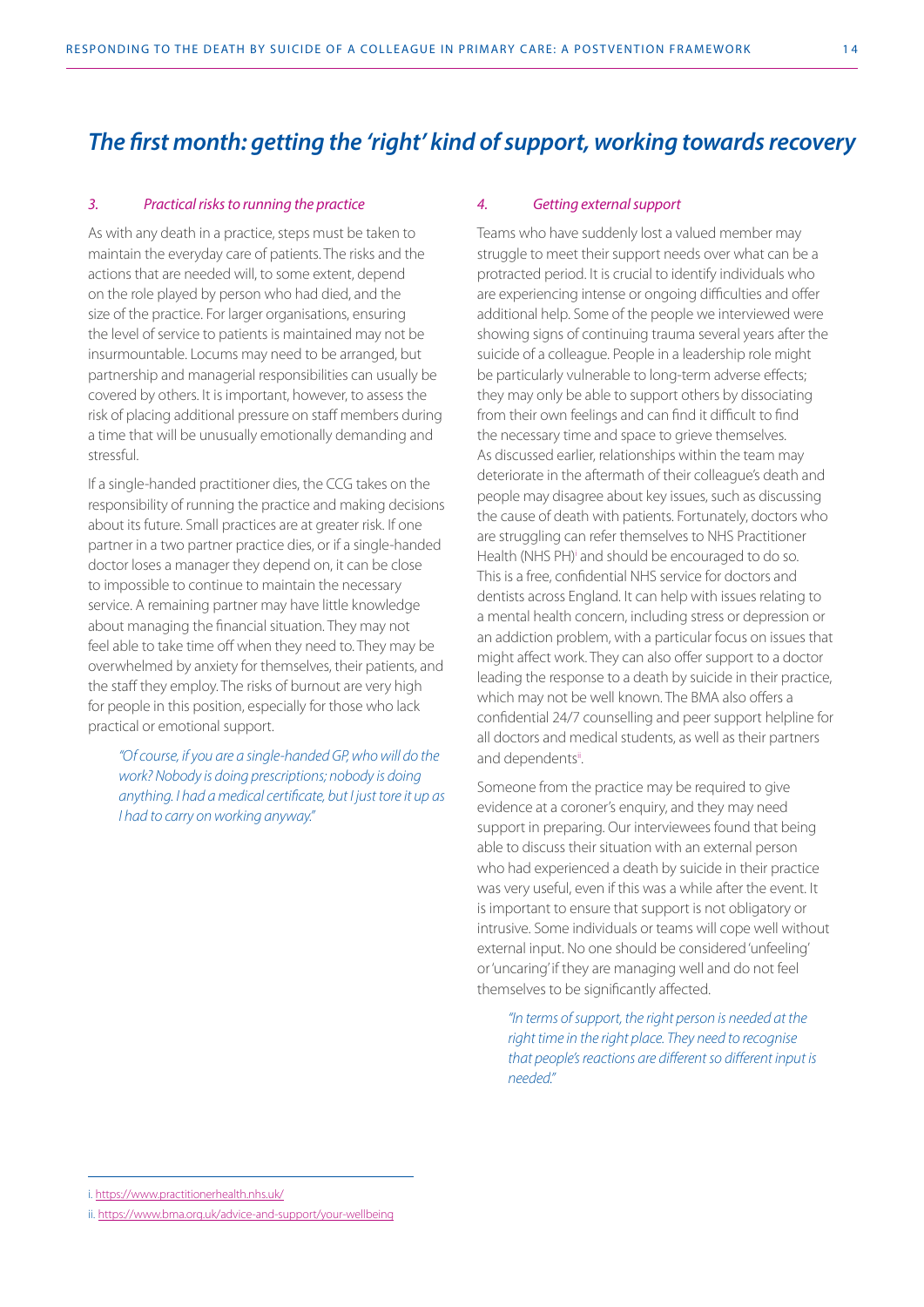For non-medical members of the team, the local Improving Access to Psychological Therapies (IAPT)<sup>iii</sup> service can be helpful. As well as offering individual support, they may be willing to offer a group session to members of the practice. If the practice has an Employer Assistance Programme, this may be able to provide access to counselling and support. There may be a minister of religion who knows the family and the practice and who can offer individual support if required. It is important to bear in mind, however, that members of staff will have diverse religious and spiritual beliefs.

The external bodies mentioned above (e.g. the Medical Director and cluster lead of the CCG, the Local Medical Committee, the chair of the Primary Care Network and, in the case of a doctor, the Responsible Officer) will have to be informed of the death. Although it might be assumed that these bodies would be able to provide practical guidance and other types of support, our interviewees expressed frustration and concern at the reluctance of anyone to take responsibility or offer assistance. As Primary Care Networks develop and practices collaborate more, this may improve.

The bodies that were approached by staff following a colleague's death by suicide in their practice did not seem to know what to do or what to say, apart from to express sympathy This left practices obliged to cope alone in spite of being very vulnerable. To be effective, support needs to be timely and appropriate to the needs of the practice and the people working within it.

*"We had no external connections. I got my help from my personal connections and friends. Thank God I rang my ex medical director and she told me what to do next. Thank God I went to see my ex course organiser who helped me with my budgeting.* 

*"I had one phone call from the CCG, but it came to nothing – there was just a pat on the back 'are you OK, get on with it'. I have to be honest; I did not find them supportive at all. I wasn't expecting anything from them, to be truthful, but no help came."* 

#### **THE FIRST MONTH: O KEY ACTIONS**

- Assessing the risks to the short-term and longer-term functioning of the practice.
- Ensuring opportunities for the team to continue to meet and offer mutual support.
- Dealing with continuing distress and emotional responses such as guilt and anger in the team.
- Recognising that staff will have different emotional experiences at different stages, so an individually than a collective approach to support will be required.
- Referring people who may be experiencing protracted, more serious emotional distress for external support.
- Agreeing on a consistent approach to ongoing communications with patients.

iii. <https://www.england.nhs.uk/mental-health/adults/iapt/>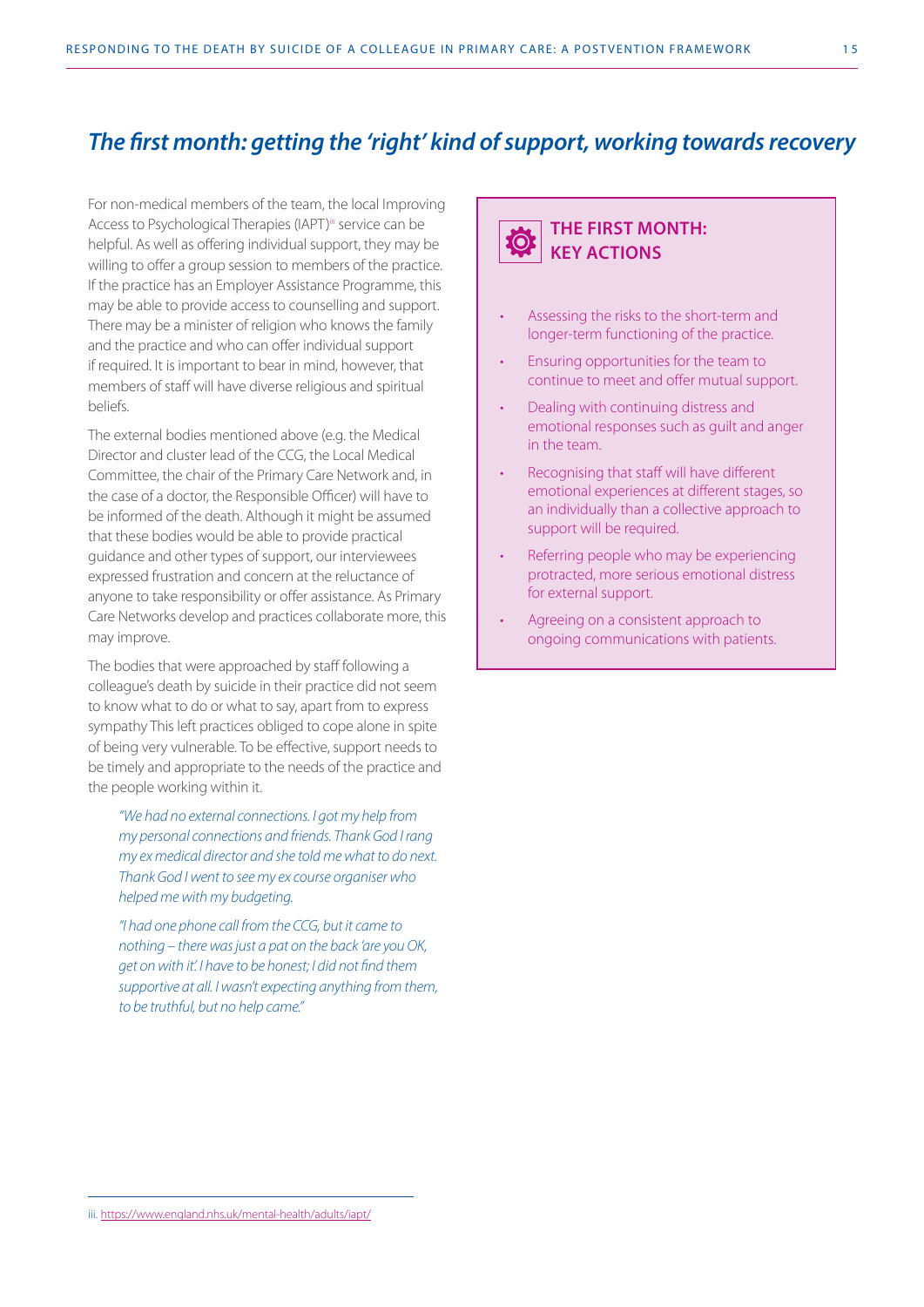## *Longer term effects and actions: vigilance, continued support, remembrance*

#### *1. Continuing support among the team and meeting the needs of individuals*

During the initial acute phase after the death by suicide of a colleague, people are likely to find it difficult to maintain focus and be productive. Most people will recover their ability to function in a fairly short time, provided they receive support from others if this is required and are compassionate towards themselves. After the first few weeks or so, it is common for people to want to start getting 'back to normal' and they will try to find a way to continue grieving while being able to meet their other responsibilities. Over the longer term, team members may not need to meet up regularly to discuss their loss, but this could be arranged on an ad hoc basis if required. Nonetheless, unrealistic expectations of oneself and others to 'move on' should be avoided and people may be reluctant to disclose that they are not coping well. The impact of a death by suicide in the workplace can take a long time to manifest itself and some colleagues may continue to feel the loss intensely or experience more complex emotional reactions. Existing vulnerability factors may be stress related to the job or personal life, health problems, a limited social support network, or a previous bereavement by suicide.

Some team members may express their reactions behaviourally, through absenteeism or problem drinking, or through psychological reactions such as negativity and cynicism. Others may work excessively long hours to distract themselves from feelings of loss and negative emotions. In a small organisation, such as a primary care practice, such reactions will impose additional pressure on other team members so discussions and additional support (both emotional and in terms of cover for absence) may be needed. Managers may continue to experience challenges as they need to balance the need to care for and support staff with providing the essential services to patients. They must also practice self-compassion and prioritise their own recovery.

#### *2. Remembering the colleague who has died*

Decisions about memorials are best made collectively, with the input of all team members. Some months after the death, a memorial event involving patients as well as staff can be a source of comfort for all involved.

*"Her family were all there, as well as local colleagues, and practice staff. We paid tribute to our friend, as a doctor and a colleague. Her husband spoke about what the practice had meant to his wife. Depression was spoken of. Members of the team read out tributes from the condolence book. Others made cakes, organised flowers and served refreshments."*

Marking the first anniversary of the colleague's death and at key milestones thereafter may be appropriate. Planning memorial activities to honour them can be a great source of comfort and help people derive a sense of meaning from the loss. Members of staff may decide to come together to do something symbolic, such as releasing balloons. Colleagues may wish to plant a tree or place a memorial bench in the grounds of the practice, or in a local beauty spot that may have been a special place for the person who has died. They may also decide to hang a photograph or create a memory board, with a selection of photographs and other meaningful items to mark the person's life. Continuing to mark their contribution to initiatives and projects can also be comforting and help keep their memory alive. It is also helpful to plan ahead for 'grief triggers' such as birthdays, or activities and traditions that the person particularly enjoyed.



# **KEY ACTIONS**

- Ensuring there are opportunities for continuing support among the team that meets the needs of individuals.
- Being aware of how distress might manifest itself over the longer-term and remaining vigilant for signs of difficulty.
- Balancing the loss with the need to resume 'business as usual', while ensuring that expectations of the team are not unrealistic.
- Highlighting the need for self-compassion and self-care for all team members, including leaders.
- Deciding how to remember the colleague who has died over the longer-term.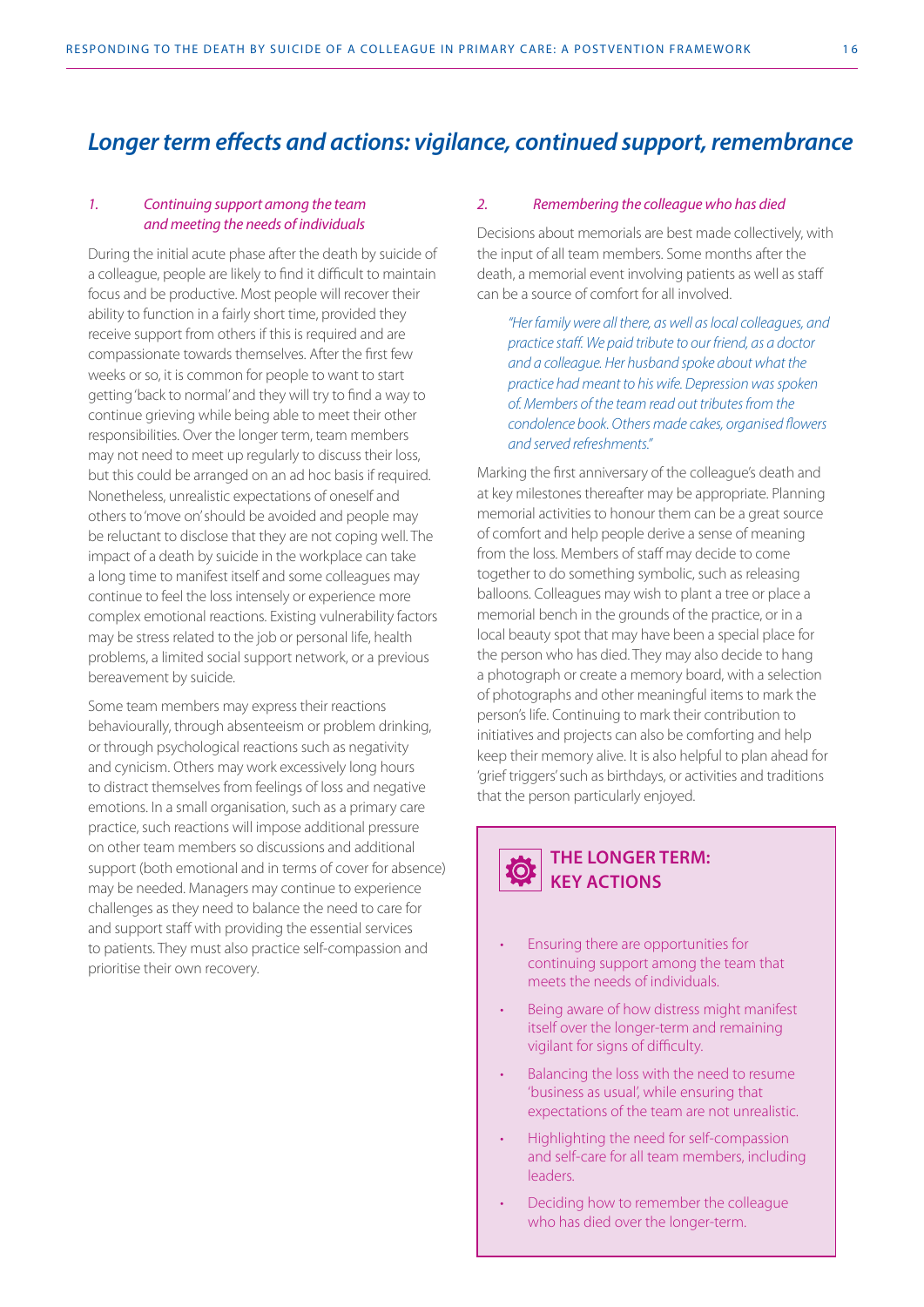## **CONCLUSION**

 The death by suicide of a colleague is an intensely stressful and disruptive event that can be long-lasting and affect every aspect of life and work. The fundamental importance of mutual support was highlighted in our interviews, as teams that 'pulled together' during the crisis helped practices recover and heal. Larger practices were generally able to find resources internally, but this did not prevent those who led the process showing signs of unresolved distress some years after the death. Our interviews indicated that small practices are more likely to struggle at every stage. A single individual may be left to manage major practical tasks, as well as cope with the emotional impact of losing a close colleague. This can place both the individual and the practice at high risk. A sudden death for other reasons, including a death from Covid-19, is likely to have a similar impact on a practice and create similar difficulties. The same recommendations would apply in many respects.

Our interviews have highlighted the actions and support from within the practice that is likely to be helpful for people in primary healthcare organisations who have experienced the death by suicide of a colleague at different stages. Based on their personal experiences, our interviewees made several recommendations for the type of external support that would be appropriate and beneficial following such an event. These suggestions encompass practical and emotional support, some of which should be in place for some time after the event.

- Receiving guidance on what to do at the different stages following the death; not a rigid set of 'rules', but a framework that covers how to deal with various aspects of the event that might arise over the short and longer-term.
- Somebody external to the practice to arrange locums and other cover to enable staff to come to terms with the event in the short-term and avoid exacerbating distress and potentially unsafe practice. Access to 'crisis' funding to pay for this cover.
- A helpline to give people the opportunity to talk through the situation with an external person, who could provide guidance on different aspects of the situation.
- An external, experienced coordinator that can provide a personal, rather than a 'corporate' service to a practice that has experienced a colleague's death by suicide. This could be a role performed by a trained team or task force of volunteer GPs who know the actions that are required and the support that is needed.
- Access to an experienced counsellor who can be contacted for personal support, if required.
- A national mentorship scheme where people working in primary care can talk to another person who has had a similar experience.
- A support group that encourages open and honest discussion.

*"Big organisations may have somebody (possibly in HR) who is responsible for managing situations like this – whether it is effective I don't know. But it isn't anything that we ever anticipate or plan for in general practice."* 

*"What I most needed was to talk to somebody who had been through a similar experience. But of course, nobody talks about such things, so you have nowhere to go. It makes you realise that there isn't very much support available at all – no network of support to help during challenging times."*

*"A helpline that offers sympathetic, helpful advice from somebody with some experience in the field might be useful. I can't exactly describe what that support might necessarily entail, but you never know until you use it. Maybe somebody to talk it through with, that could include the practicalities."*

Unfortunately, many of the needs identified are not easily met because of a lack of available resources. In the absence of any guidance, our interviewees were obliged to 'ring round' desperately hoping to receive help which was not forthcoming. This clearly intensified their distress and the difficulties that practices, especially small practices, experienced.

*"There are clear cut protocols for emergency situations, such as if our phone lines go down, there is an electrical failure, or if a building gets flooded etc. There should be a recognition that when you have somebody dying by suicide this is a major incident and needs to be treated as such."*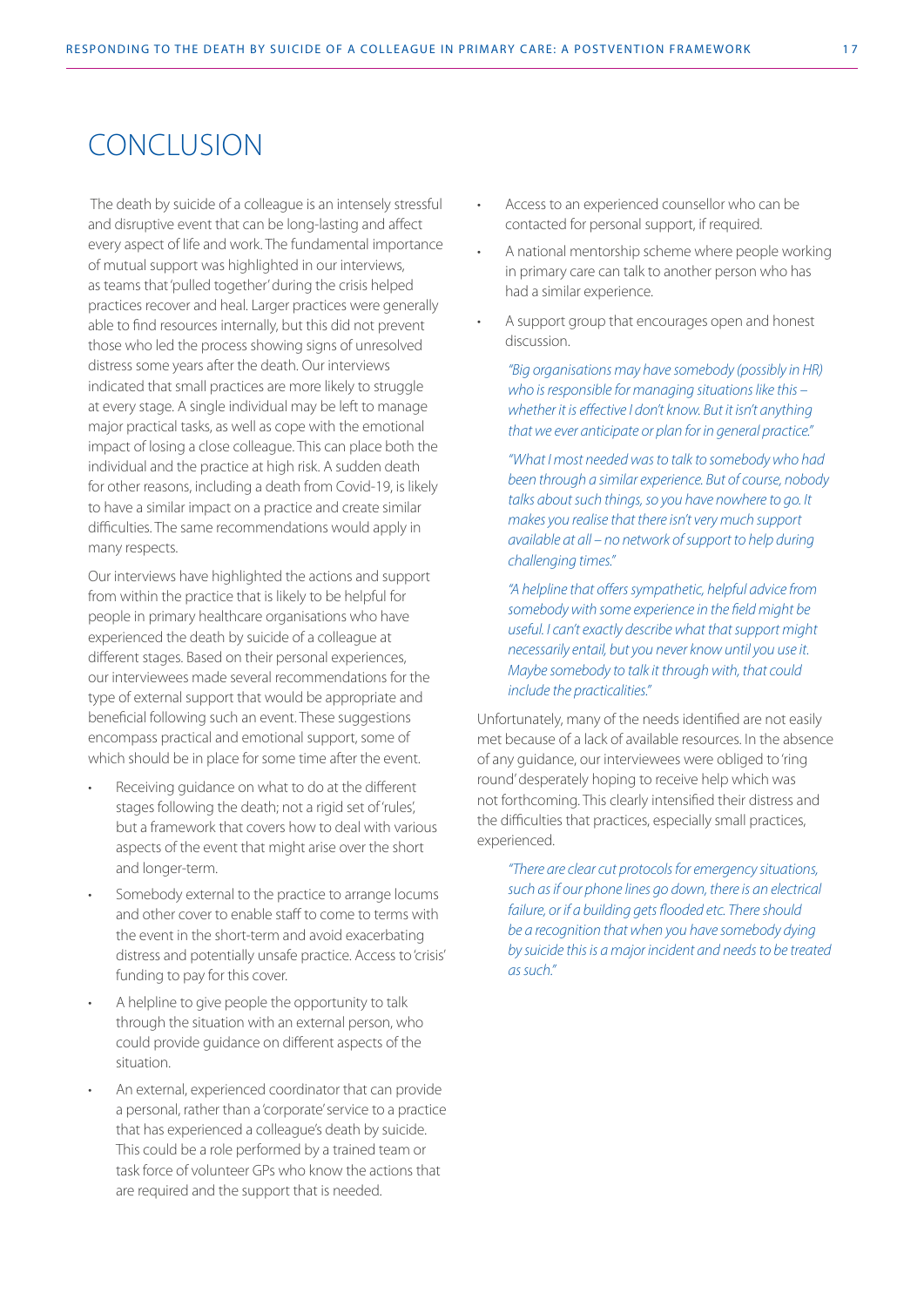## RECOMMENDATIONS

The framework we are offering should be widely disseminated so it is available when needed. There should be a single point of contact where the practice can obtain support for team members and help to maintain the practice by right soon after a death by suicide, (and other sudden and traumatic deaths). Someone external needs to advocate for the practice and help them resolve immediate practical issues, as well as signpost the appropriate bodies to inform and where to seek assistance. As a death by suicide in a practice is a relatively unusual event, we suggest that this needs to be a commissioned service.

Opportunities for ongoing support are also crucial during the year following the death to support the practice in identifying staff who are not coping well, and ensuring appropriate emotional support and cover is in place. At present, the Practitioner Health Programme offers support only to doctors. Resources for other staff need to be established.

## **REFERENCES**

- 1. Business in the Community (2017). *Crisis Management in the Event of a Suicide: A Postvention Toolkit for Employers*. [https://www.bitc.org.uk/toolkit/](https://www.bitc.org.uk/toolkit/crisis-management-in-the-event-of-a-suicide-a-postvention-toolkit-for-employers/) [crisis-management-in-the-event-of-a-suicide-a](https://www.bitc.org.uk/toolkit/crisis-management-in-the-event-of-a-suicide-a-postvention-toolkit-for-employers/)[postvention-toolkit-for-employers/](https://www.bitc.org.uk/toolkit/crisis-management-in-the-event-of-a-suicide-a-postvention-toolkit-for-employers/)
- 2. Health Education England (undated). *Sudden Death of Doctors in Training*. [https://www.hee.nhs.uk/sites/](https://www.hee.nhs.uk/sites/default/files/documents/Sudden%20Death%20of%20Doctors%20in%20Training-L-1S58VP2.pdf) [default/files/documents/Sudden%20Death%20of%20](https://www.hee.nhs.uk/sites/default/files/documents/Sudden%20Death%20of%20Doctors%20in%20Training-L-1S58VP2.pdf) [Doctors%20in%20Training-L-1S58VP2.pdf](https://www.hee.nhs.uk/sites/default/files/documents/Sudden%20Death%20of%20Doctors%20in%20Training-L-1S58VP2.pdf)
- 3. Association of Anaesthetists (2019). *Guidelines: Suicide Among Anaesthetists* [https://anaesthetists.](https://anaesthetists.org/Portals/0/PDFs/Guidelines%20PDFs/Suicide%20amongst%20anaesthetitsts.pdf?ver=2020-05-06-153933-227×tamp=1588776070875) [org/Portals/0/PDFs/Guidelines%20PDFs/Suicide%20](https://anaesthetists.org/Portals/0/PDFs/Guidelines%20PDFs/Suicide%20amongst%20anaesthetitsts.pdf?ver=2020-05-06-153933-227×tamp=1588776070875) [amongst%20anaesthetitsts.pdf?ver=2020-05-06-](https://anaesthetists.org/Portals/0/PDFs/Guidelines%20PDFs/Suicide%20amongst%20anaesthetitsts.pdf?ver=2020-05-06-153933-227×tamp=1588776070875) [153933-227&timestamp=1588776070875](https://anaesthetists.org/Portals/0/PDFs/Guidelines%20PDFs/Suicide%20amongst%20anaesthetitsts.pdf?ver=2020-05-06-153933-227×tamp=1588776070875)
- 4. Shneidman, E. S. (1981). *The psychological autopsy.*  Suicide and Life-Threatening Behavior, 11, 325–340. [https://psycnet.apa.org/doi/10.1111/j.1943-278X.1981.](https://psycnet.apa.org/doi/10.1111/j.1943-278X.1981.tb01009.x) [tb01009.x](https://psycnet.apa.org/doi/10.1111/j.1943-278X.1981.tb01009.x)
- 5. Glaser, B., Strauss, A. (1967). *The Discovery of Grounded Theory: Strategies for Qualitative Research.* Chicago: Aldine.
- 6. College of Intensive Care Medicine of Australia and New Zealand (2017). *Dealing with the Sudden, Unexpected Death of a Colleague*. [https://www.](https://www.cicm.org.au/CICM_Media/CICMSite/CICM-Website/Resources/Welfare%20SIG/Dealing-with-the-Sudden,-Unexpected-Death-of-a-Colleague.pdf) [cicm.org.au/CICM\\_Media/CICMSite/CICM-Website/](https://www.cicm.org.au/CICM_Media/CICMSite/CICM-Website/Resources/Welfare%20SIG/Dealing-with-the-Sudden,-Unexpected-Death-of-a-Colleague.pdf) [Resources/Welfare%20SIG/Dealing-with-the-Sudden,-](https://www.cicm.org.au/CICM_Media/CICMSite/CICM-Website/Resources/Welfare%20SIG/Dealing-with-the-Sudden,-Unexpected-Death-of-a-Colleague.pdf) [Unexpected-Death-of-a-Colleague.pdf](https://www.cicm.org.au/CICM_Media/CICMSite/CICM-Website/Resources/Welfare%20SIG/Dealing-with-the-Sudden,-Unexpected-Death-of-a-Colleague.pdf)
- 7. Gerada, C. (2019) *The Aftermath of a Colleague's Suicide*. British Medical Journal; 365: doi: [https://doi.](https://doi.org/10.1136/bmj.l2290) [org/10.1136/bmj.l2290](https://doi.org/10.1136/bmj.l2290)
- 8. Kubler-Ross, E. & Kessler, D. (2014). *On Grief and Grieving*. Simon & Schuster.
- 9. Murray, J. (2019). *Why we need to talk about anger in grief.* Marie Curie Talkabout. [https://www.mariecurie.](https://www.mariecurie.org.uk/blog/anger-in-grief/253186) [org.uk/blog/anger-in-grief/253186](https://www.mariecurie.org.uk/blog/anger-in-grief/253186)
- *10. Conversations Matter: Resources for Discussing Suicide.* <http://www.conversationsmatter.com.au/>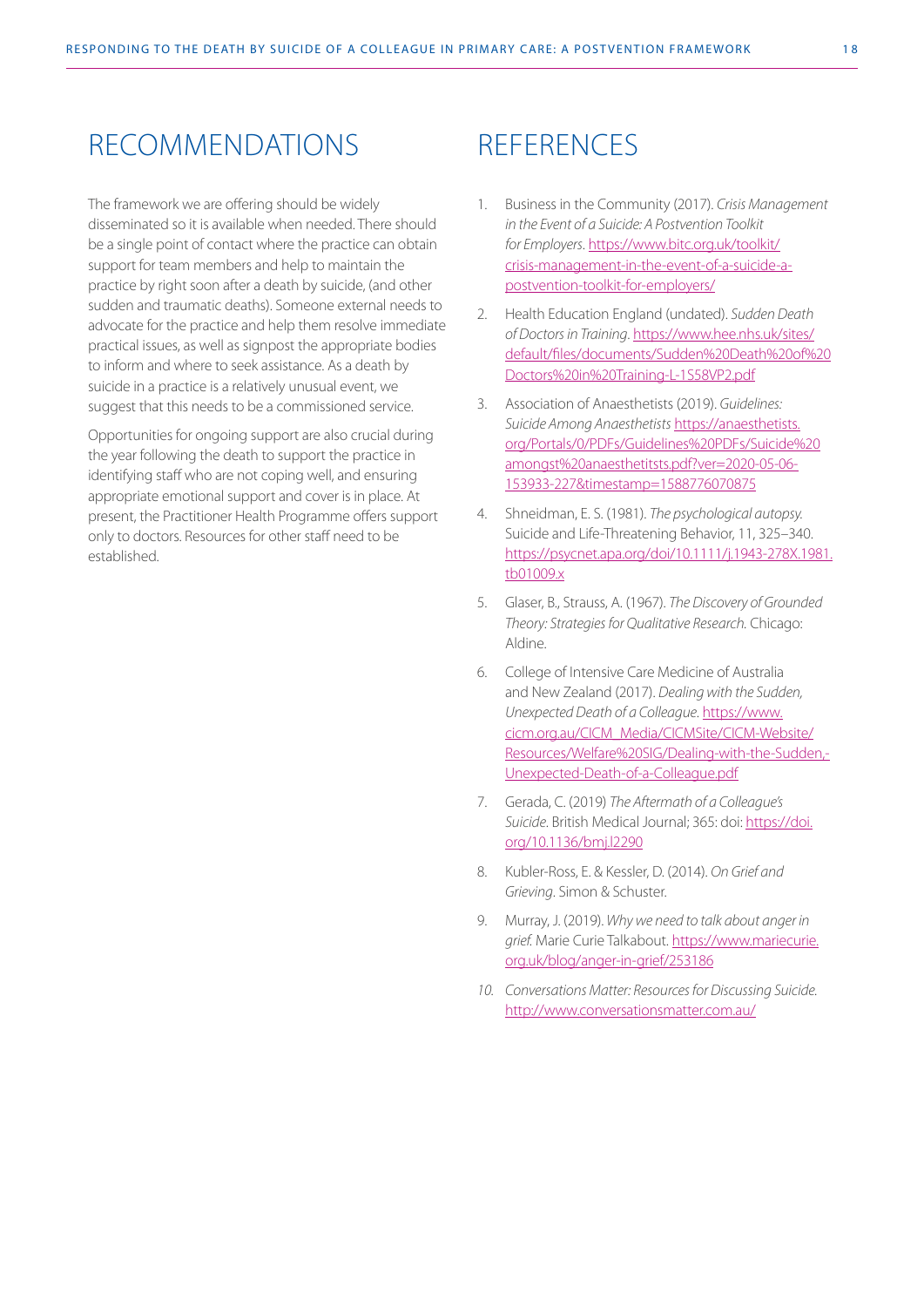| <b>ACTIONS NEEDED: SUMMARY TABLE</b>                                                                                                                            |           |                      |                       |         |                                         |  |  |
|-----------------------------------------------------------------------------------------------------------------------------------------------------------------|-----------|----------------------|-----------------------|---------|-----------------------------------------|--|--|
| <b>Action</b>                                                                                                                                                   | First day | <b>First</b><br>week | <b>First</b><br>month | Ongoing | Action by whom                          |  |  |
| Contacting external coordinator/task force to receive<br>guidance on who to inform and to receive ongoing support                                               |           |                      |                       |         | External support<br>needed              |  |  |
| Access to a helpline to talk through key issues                                                                                                                 |           |                      |                       |         | External support<br>needed              |  |  |
| Deciding what to say to staff/liaising with family if<br>appropriate; breaking news to team                                                                     |           |                      |                       |         | Internal                                |  |  |
| Ensuring there is time and space to de-brief and offer initial<br>support; dealing with distress of staff                                                       |           |                      |                       |         | Internal                                |  |  |
| Arranging immediate locums/cover for staff, possibly on an<br>ad hoc basis in future                                                                            |           |                      |                       |         | External support<br>helpful             |  |  |
| Access to the crisis fund to meet the costs                                                                                                                     |           |                      |                       |         | External support<br>needed              |  |  |
| Identifying anybody who is unable to continue working and<br>ensuring they take time out; reallocating work or finding<br>cover if required                     |           |                      |                       |         | Internal<br>External support<br>helpful |  |  |
| Deciding what to say to patients, breaking the news and<br>dealing with their distress; managing ongoing conversations<br>consistently                          |           |                      |                       |         | Internal                                |  |  |
| Providing a memorial e.g. flowers and a book of<br>remembrance in reception                                                                                     |           |                      |                       |         | Internal                                |  |  |
| Liaising with the family about the funeral/memorial and<br>finding out their wishes                                                                             |           |                      |                       |         | Internal                                |  |  |
| Arranging to close the practice for the funeral or getting<br>cover if this is not possible                                                                     |           |                      |                       |         | External support<br>needed              |  |  |
| Organising an informal and inclusive memorial, if required                                                                                                      |           |                      |                       |         | Internal                                |  |  |
| Identifying practical risks to running the practice (short-term<br>and longer-term) and how they can be managed                                                 |           |                      |                       |         | Internal                                |  |  |
| Dealing with personal belongings                                                                                                                                |           |                      |                       |         | Internal                                |  |  |
| Dealing with ongoing distress among staff and being aware<br>of how it can manifest itself; deciding if external support is<br>needed and where it can be found |           |                      |                       |         | Internal<br>External support<br>helpful |  |  |
| Access to an experienced counsellor for personal support, if<br>required                                                                                        |           |                      |                       |         | External support<br>needed              |  |  |
| Ensuring opportunities for the team to continue to meet and<br>offer mutual support.                                                                            |           |                      |                       |         | Internal                                |  |  |
| Remaining vigilant for signs of difficulty and referring on if<br>required                                                                                      |           |                      |                       |         | Internal<br>External support<br>helpful |  |  |
| Deciding how to remember the colleague who has died over<br>the longer-term.                                                                                    |           |                      |                       |         | Internal                                |  |  |
| Ongoing external support: a national mentorship scheme and<br>support group for people to share similar experiences                                             |           |                      |                       |         | External support<br>needed              |  |  |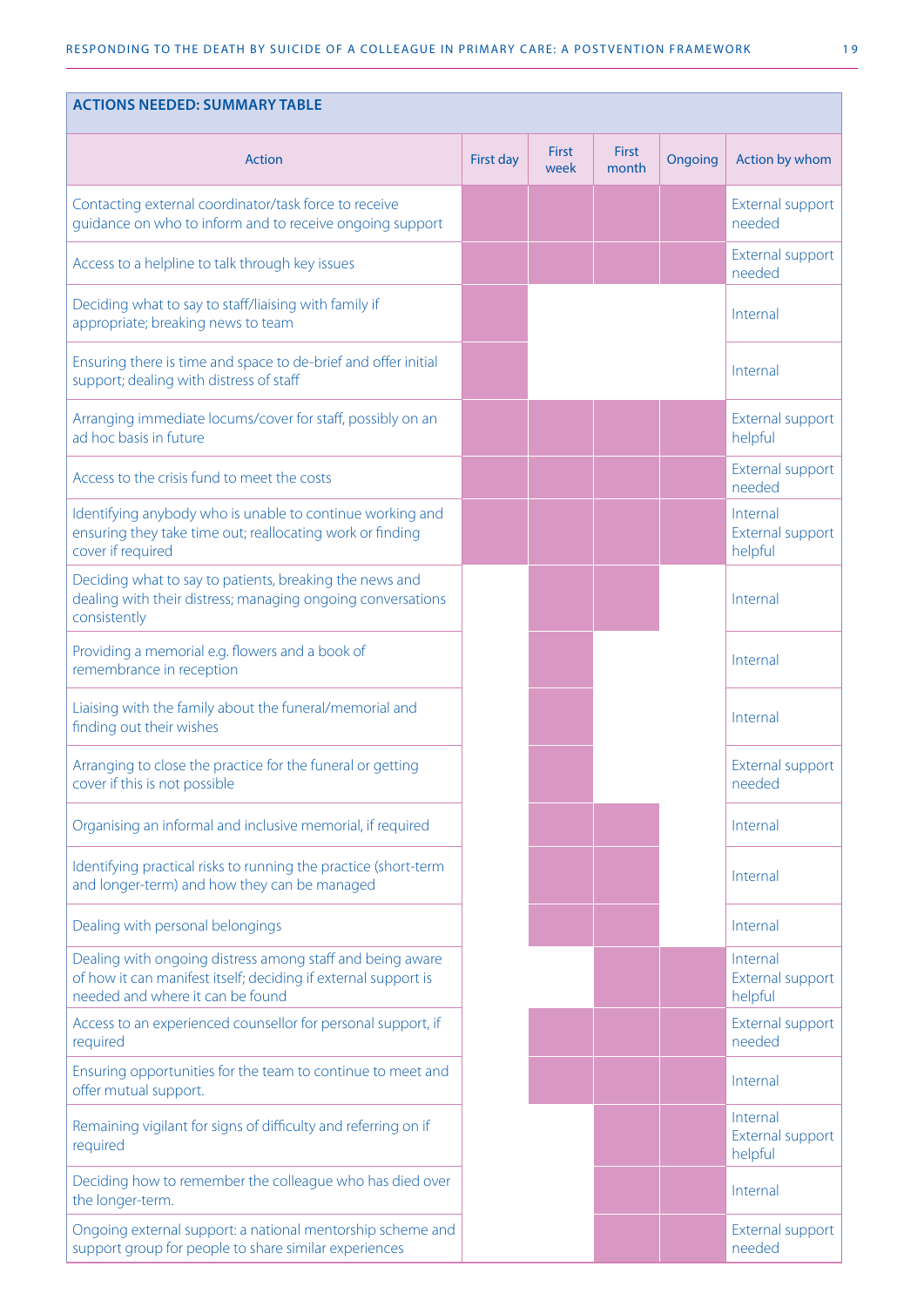## SPECIFIC RESOURCES

#### **National Health Service Practitioner Health**

<https://www.practitionerhealth.nhs.uk/>

NHS PH is a free, confidential NHS service for doctors and dentists across England. The service is accessed by selfreferral. It can help with issues relating to a mental health concern, including stress or depression or an addiction problem, with a focus on issues that might affect work. The service can also offer support to a doctor leading the response to a death by suicide in their practice, which may not be well known. They also host a regular bereavement group for families of health professionals who have been lost to suicide.

#### **British Medical Association**

[https://www.bma.org.uk/advice-and-support/your](https://www.bma.org.uk/advice-and-support/your-wellbeing)[wellbeing](https://www.bma.org.uk/advice-and-support/your-wellbeing)

The BMA offers confidential 24/7 counselling and peer support for all doctors and medical students, as well as their partners and dependants, on 0330 123 1245.

#### **Doctors in Distress**

#### [https://doctors-in-distress.org.uk/](https://doctors-in-distress.org.uk/ )

A charity committed to reducing the prevalence of burnout and suicide among doctors in the UK. Their primary goal is to reduce stigma, change behaviours and cultures and promote the value of good leadership.

#### **Survive and Thrive Virtual Doctors' Mess** [contactdoctorsmess@gmail.com](http://contactdoctorsmess@gmail.com)

Confidential weekly groups facilitated by medical educationalists and coaches, providing space for doctors to share and offload. Wednesdays 18.30-19.30. To register, e-mail the link above with your name and GMC number.

#### **Improving Access to Psychological Therapies Service (IAPT)**

#### <https://www.england.nhs.uk/mental-health/adults/iapt/>

IAPT services are offered by all clinical commissioning groups across England, so are locally responsive. The service offers a range of talking therapies, delivered by fully trained and accredited practitioners, matched to the mental health problem and its intensity and duration and designed to optimise outcomes. They may be willing to come into a practice and work with a group of staff.

## RESOURCES FOLLOWING A DEATH BY SUICIDE

#### **Help is at Hand**

#### [https://supportaftersuicide.org.uk/resource/help-is-at](https://supportaftersuicide.org.uk/resource/help-is-at-hand/ )[hand/](https://supportaftersuicide.org.uk/resource/help-is-at-hand/ )

A leaflet resource for people bereaved through suicide or other unexplained death, and for those helping them, supported by Public Health England and the National Suicide Prevention Alliance.

#### **Mind**

[https://www.mind.org.uk/information-support/guides](https://www.mind.org.uk/information-support/guides-to-support-and-services/bereavement/bereavement-b)[to-support-and-services/bereavement/bereavement-by](https://www.mind.org.uk/information-support/guides-to-support-and-services/bereavement/bereavement-b)[suicide/](https://www.mind.org.uk/information-support/guides-to-support-and-services/bereavement/bereavement-b)

Provides information on bereavement by suicide and links to further resources.

#### **Support After Suicide Partnership**

#### <http://www.supportaftersuicide.org.uk/>

Brings together suicide bereavement organisations and people with lived experience to give practical and emotional support for anyone bereaved by suicide.

#### **Survivors of Bereavement by Suicide** <https://uksobs.org/>

#### <https://uksobs.org/for-professionals/>

Offers a national helpline for people bereaved by suicide and professionals who work with people affected by suicide. A range of resources, a forum and virtual support groups are also available.

#### **Samaritans**

[https://www.samaritans.org/about-samaritans/research](https://www.samaritans.org/about-samaritans/research-policy/bereavement-suicide-services/ )[policy/bereavement-suicide-services/](https://www.samaritans.org/about-samaritans/research-policy/bereavement-suicide-services/ )

Policy briefing on the support needed by people who are bereaved by suicide that highlights the need for prevention strategies, quality standards for services and training for frontline professionals.